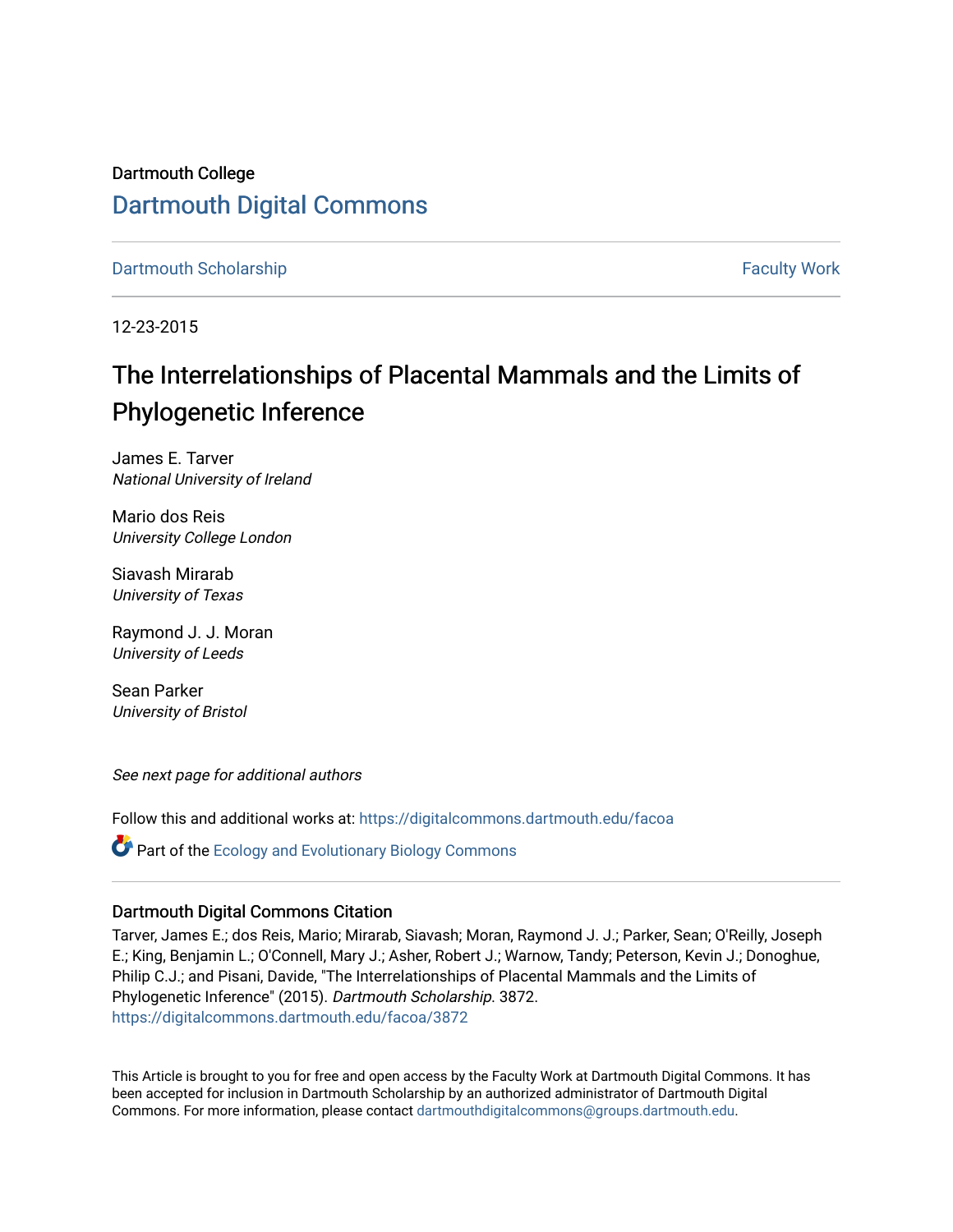# Authors

James E. Tarver, Mario dos Reis, Siavash Mirarab, Raymond J. J. Moran, Sean Parker, Joseph E. O'Reilly, Benjamin L. King, Mary J. O'Connell, Robert J. Asher, Tandy Warnow, Kevin J. Peterson, Philip C.J. Donoghue, and Davide Pisani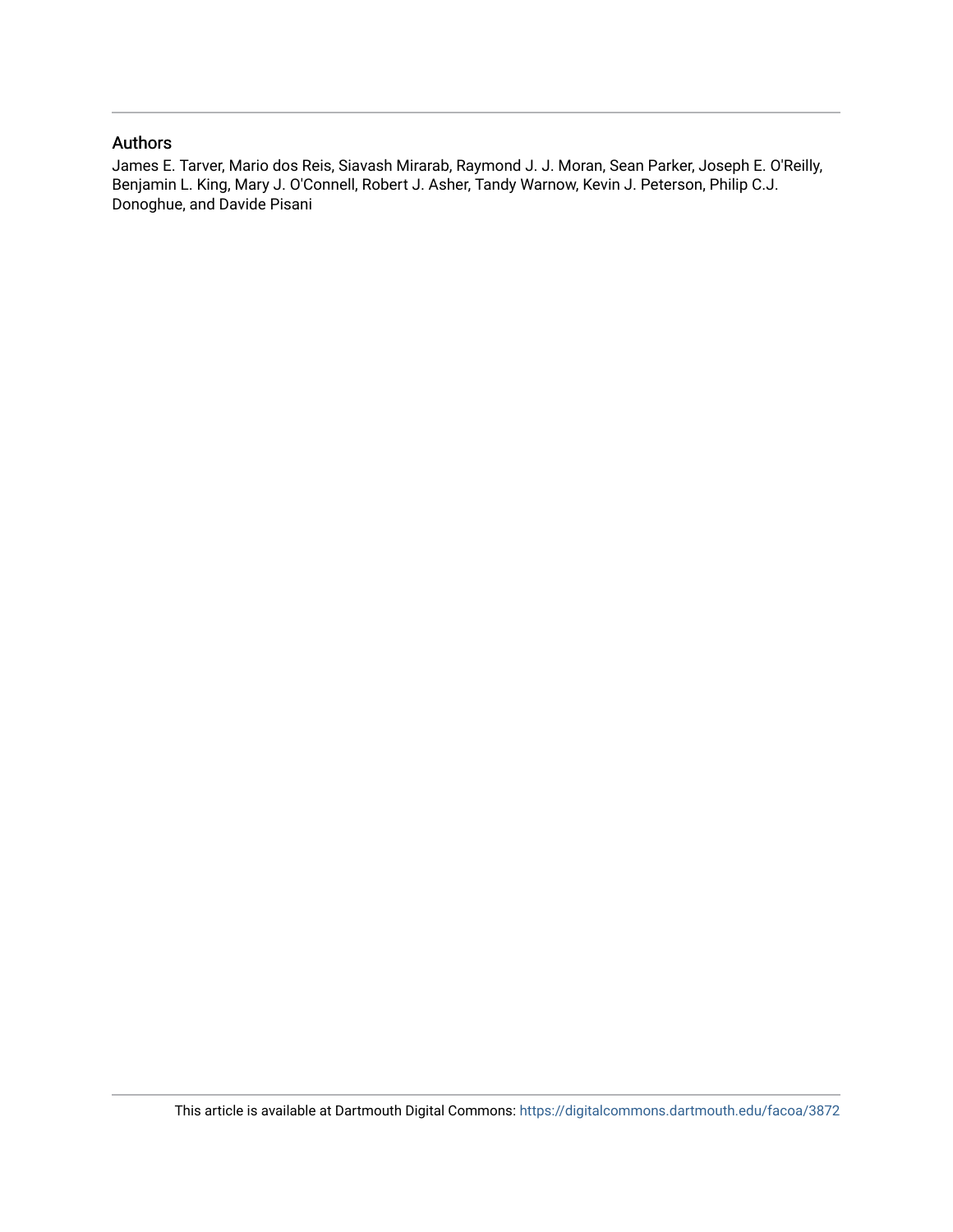# The Interrelationships of Placental Mammals and the Limits of Phylogenetic Inference

James E. Tarver<sup>1,2,</sup>\*, Mario dos Reis<sup>3,4</sup>, Siavash Mirarab<sup>5,6</sup>, Raymond J. Moran<sup>7</sup>, Sean Parker<sup>2</sup>, Joseph E. O'Reilly<sup>2</sup>, Benjamin L. King<sup>8</sup>, Mary J. O'Connell<sup>7</sup>, Robert J. Asher<sup>9</sup>, Tandy Warnow<sup>5,6,10</sup>, Kevin J. Peterson<sup>11</sup>, Philip C.J. Donoghue<sup>2</sup>, and Davide Pisani<sup>2,12,</sup>\*

<sup>1</sup>Department of Biology, The National University of Ireland, Maynooth, Ireland

<sup>2</sup>School of Earth Sciences, University of Bristol, United Kingdom

<sup>3</sup>Department of Genetics, Evolution and Environment, University College London, United Kingdom

<sup>4</sup>School of Biological and Chemical Sciences, Queen Mary University of London, United Kingdom

<sup>5</sup>Department of Computer Science, University of Texas at Austin

<sup>6</sup>Department of Electrical and Computer Engineering, University of California, San Diego

<sup>7</sup> Computational and Molecular Evolutionary Biology Group, School of Biology, Faculty of Life Sciences, University of Leeds

<sup>8</sup>Mount Desert Island Biological Laboratory, Salisbury Cove, Maine

<sup>9</sup>Museum of Zoology, University of Cambridge, United Kingdom

<sup>10</sup>Departments of Bioengineering and Computer Science, University of Illinois at Urbana-Champaign

<sup>11</sup>Department of Biological Sciences, Dartmouth College, Hanover, New Hampshire

<sup>12</sup>School of Biological Sciences, University of Bristol, United Kingdom

\*Corresponding author: james.tarver@bristol.ac.uk; davide.pisani@bristol.ac.uk

Accepted: December 23, 2015

# Abstract

Placental mammals comprise three principal clades: Afrotheria (e.g., elephants and tenrecs), Xenarthra (e.g., armadillos and sloths), and Boreoeutheria (all other placental mammals), the relationships among which are the subject of controversy and a touchstone for debate on the limits of phylogenetic inference. Previous analyses have found support for all three hypotheses, leading some to conclude that this phylogenetic problem might be impossible to resolve due to the compounded effects of incomplete lineage sorting (ILS) and a rapid radiation. Here we show, using a genome scale nucleotide data set, microRNAs, and the reanalysis of the three largest previously published amino acid data sets, that the root of Placentalia lies between Atlantogenata and Boreoeutheria. Although we found evidence for ILS in early placental evolution, we are able to reject previous conclusions that the placental root is a hard polytomy that cannot be resolved. Reanalyses of previous data sets recover Atlantogenata + Boreoeutheria and show that contradictory results are a consequence of poorly fitting evolutionary models; instead, when the evolutionary process is better-modeled, all data sets converge on Atlantogenata. Our Bayesian molecular clock analysis estimates that marsupials diverged from placentals 157–170 Ma, crown Placentalia diverged 86–100 Ma, and crown Atlantogenata diverged 84–97 Ma. Our results are compatible with placental diversification being driven by dispersal rather than vicariance mechanisms, postdating early phases in the protracted opening of the Atlantic Ocean.

Key words: placental, phylogeny, mammalian, genome, microRNA, palaeontology.

# Introduction

The quest for the root of placental mammal phylogeny has achieved the status of an iconic controversy [\(Teeling and](#page-15-0) [Hedges 2013](#page-15-0)), with three principal competing hypotheses that resolve either 1) Xenarthra (e.g., armadillos and sloths;

[Kriegs et al. 2006](#page-14-0); [Churakov et al. 2009](#page-14-0); [O'Leary et al. 2013\)](#page-15-0), 2) Afrotheria (e.g., elephants and tenrecs; [Murphy et al. 2001](#page-15-0); [Asher 2007;](#page-14-0) [Nishihara et al. 2007;](#page-15-0) [Hallstrom and Janke 2010](#page-14-0); [McCormack et al. 2012;](#page-15-0) [Romiguier et al. 2013](#page-15-0)), or 3) Atlantogenata (i.e., Xenarthra plus Afrotheria; [Murphy et al.](#page-15-0)

© The Author 2016. Published by Oxford University Press on behalf of the Society for Molecular Biology and Evolution. This is an Open Access article distributed under the terms of the Creative Commons Attribution License [\(http://creativecommons.org/licenses/by/4.0/\)](http://creativecommons.org/licenses/by/4.0/), which permits unrestricted reuse, distribution, and reproduction in any medium, provided the original work is properly cited.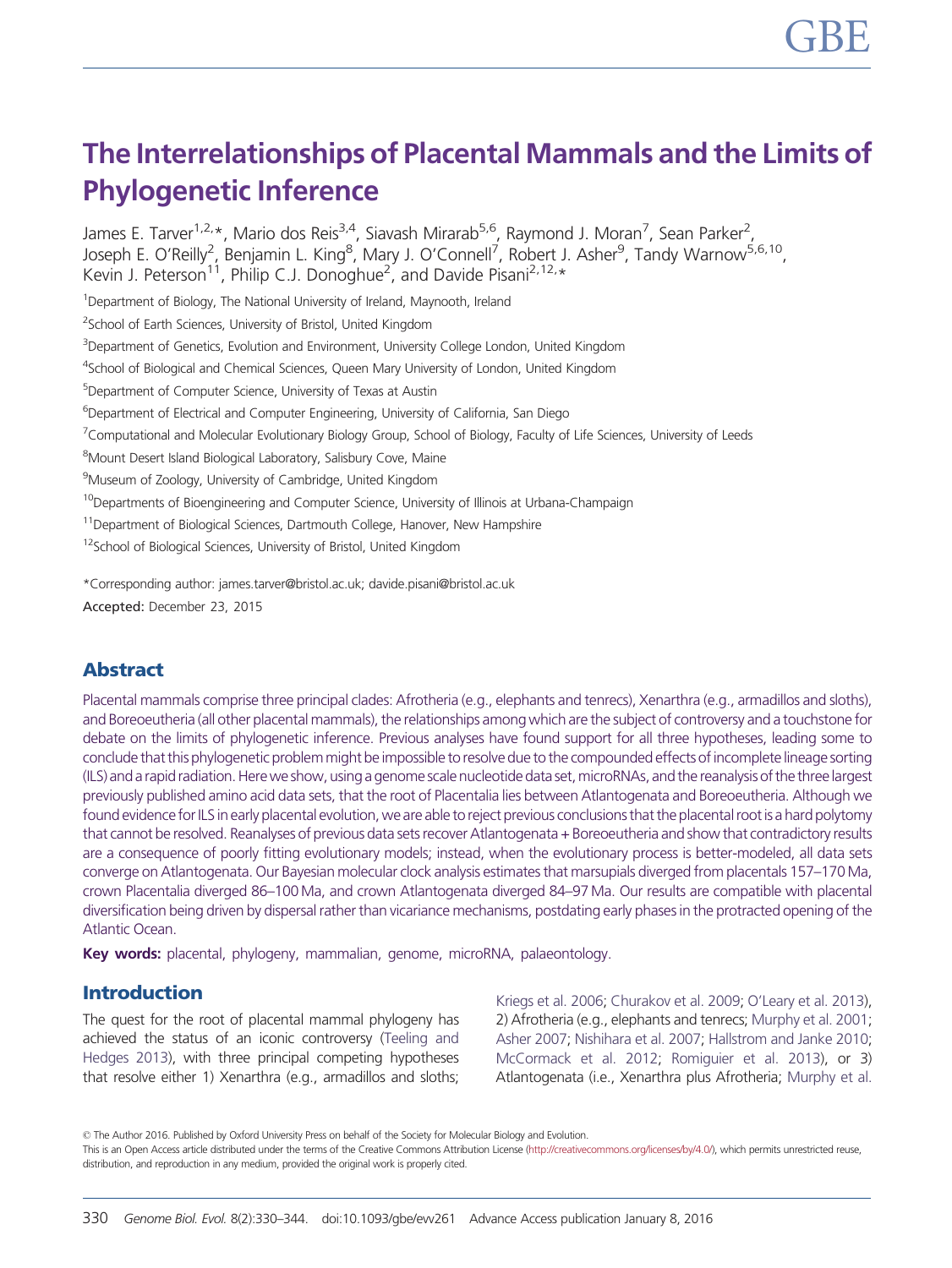

Fig. 1. The three principal competing hypotheses for the higher-level relationships among placental mammals, with either (a) Afrotheria, (b) Xenarthra, or (c) Atlantogenata being the sister taxon to all other placentals.

[2007;](#page-15-0) [Wildman et al. 2007](#page-15-0); [Prasad et al. 2008;](#page-15-0) [Meredith et al.](#page-15-0) [2011;](#page-15-0) [Song et al. 2012](#page-15-0); [Morgan et al. 2013\)](#page-15-0) as the sister to all other placentals (fig. 1). Previous analyses have found support for all three hypotheses, leading some to conclude that this phylogenetic problem is impossible to resolve [\(Churakov et al.](#page-14-0) [2009;](#page-14-0) [Nishihara et al. 2009;](#page-15-0) [Hallstrom and Janke 2010\)](#page-14-0). This has been considered a consequence of incomplete lineage sorting (ILS; [Churakov et al. 2009](#page-14-0); [Nishihara et al. 2009;](#page-15-0) [Hallstrom and Janke 2010](#page-14-0); [Guo et al. 2012\)](#page-14-0), reflected in large scale gene tree heterogeneity, a result of the apparent rapidity of successive vicariance-driven divergence events associated with the fragmentation of the Pangaean and Gondwanan supercontinents [\(Murphy et al. 2001;](#page-15-0) [Wildman](#page-15-0) [et al. 2007;](#page-15-0) [Nishihara et al. 2009](#page-15-0)). Thus, if placental mammals evolved extremely rapidly, then the root of the placental radiation may be theoretically unresolvable, as it was not strictly bifurcating [\(Nishihara et al. 2009](#page-15-0); [Hallstrom and Janke 2010\)](#page-14-0) in the first instance. However, it is possible that phylogenetic resolution has been precluded by practical constraints, which include the availability of adequate models of molecular evolution [\(Morgan et al. 2013](#page-15-0)), compositional biases, and/or long branch attraction [\(Romiguier et al. 2013\)](#page-15-0), and computational limitations on the scale of molecular sequence data sets with limited gene and/or taxon sampling [\(Morgan et al. 2013](#page-15-0)). Resolution among these three competing hypotheses is essential to understand the evolutionary origin and diversification of placentals, the most phenotypically diverse group of vertebrates, occupying terrestrial, aerial, and aquatic ecological niches, with body sizes spanning several orders of magnitude [\(Wilson and Reeder 2005](#page-15-0)) and which were accompanied by both large scale genomic (e.g., transposable elements, [Lynch](#page-15-0) [et al. 2015;](#page-15-0) conserved noncoding RNAs, [Mikkelsen et al.](#page-15-0) [2007\)](#page-15-0) and morphological (e.g., the placenta; [Carter and](#page-14-0) [Mess 2007](#page-14-0)) innovation.

In an attempt to resolve this phylogenetic controversy, we undertook analyses of two genome-scale data sets representing both coding and noncoding regions of the genome: a 21.4 million nucleotide superalignment of 14,631 genes from 36 taxa, and a 16,050 nucleotide superalignment of 239 premiRNAs from 39 taxa. In addition, we reanalyzed the data from three recent analyses that obtained results incongruent with those from our protein coding and nonprotein coding data sets ([Hallstrom and Janke 2010](#page-14-0); [O'Leary et al. 2013](#page-15-0); [Romiguier et al. 2013](#page-15-0)), and tested the extent to which morphological data can inform mammal phylogenetics using the 4,541 character data set of [\(O'Leary et al. 2013](#page-15-0)).

# Materials and Methods

#### Phylogenetic Analyses

### Model Testing

We performed phylogenetic analyses of two nucleotide data sets and three amino acid data sets. The nucleotide data sets were a superalignment of 14,631 protein-coding genes and 36 taxa (totaling 32,116,455), and a superalignment of premiRNA sequences comprising 16,050 sites and 42 taxa. The three amino acid data sets were the 11,365 amino acid data set of [O'Leary et al. \(2013\)](#page-15-0), the AT-rich amino acid data set of [Romiguier et al. \(2013\),](#page-15-0) and the amino acid data set of [Hallstrom and Janke \(2010\).](#page-14-0) For all considered data sets Posterior Predictive Analysis (PPA) of biochemical specificity was performed to investigate whether standard, compositionally site-homogeneous, models (e.g., general time reversible [GTR] and Whelan and Goldman [WAG]) provided an adequate fit to the data or whether a more complex (compositionally site–heterogeneous) model (e.g., CAT–GTR; [Lartillot](#page-14-0) [and Philippe 2004;](#page-14-0) [Lartillot et al. 2007](#page-14-0)) was necessary to adequately fit the data. For the nucleotide and microRNA (miRNA) data sets two models were tested, the GTR+G model and CAT–GTR+G. For the amino acid data sets PPA was used to compare the model used in the original studies (Jones, Taylor, and Thorton [JTT]+G [\[O'Leary et al. 2013\]](#page-15-0); LG+G [\[Romiguier et al. 2013](#page-15-0)]; and WAG+G [\[Hallstrom and](#page-14-0) [Janke 2010](#page-14-0)]), against the CAT–GTR+G model. PPA was performed using the serial version of Phylobayes 3.3f (following suggestions from Nicolas Lartillot) using data sets that were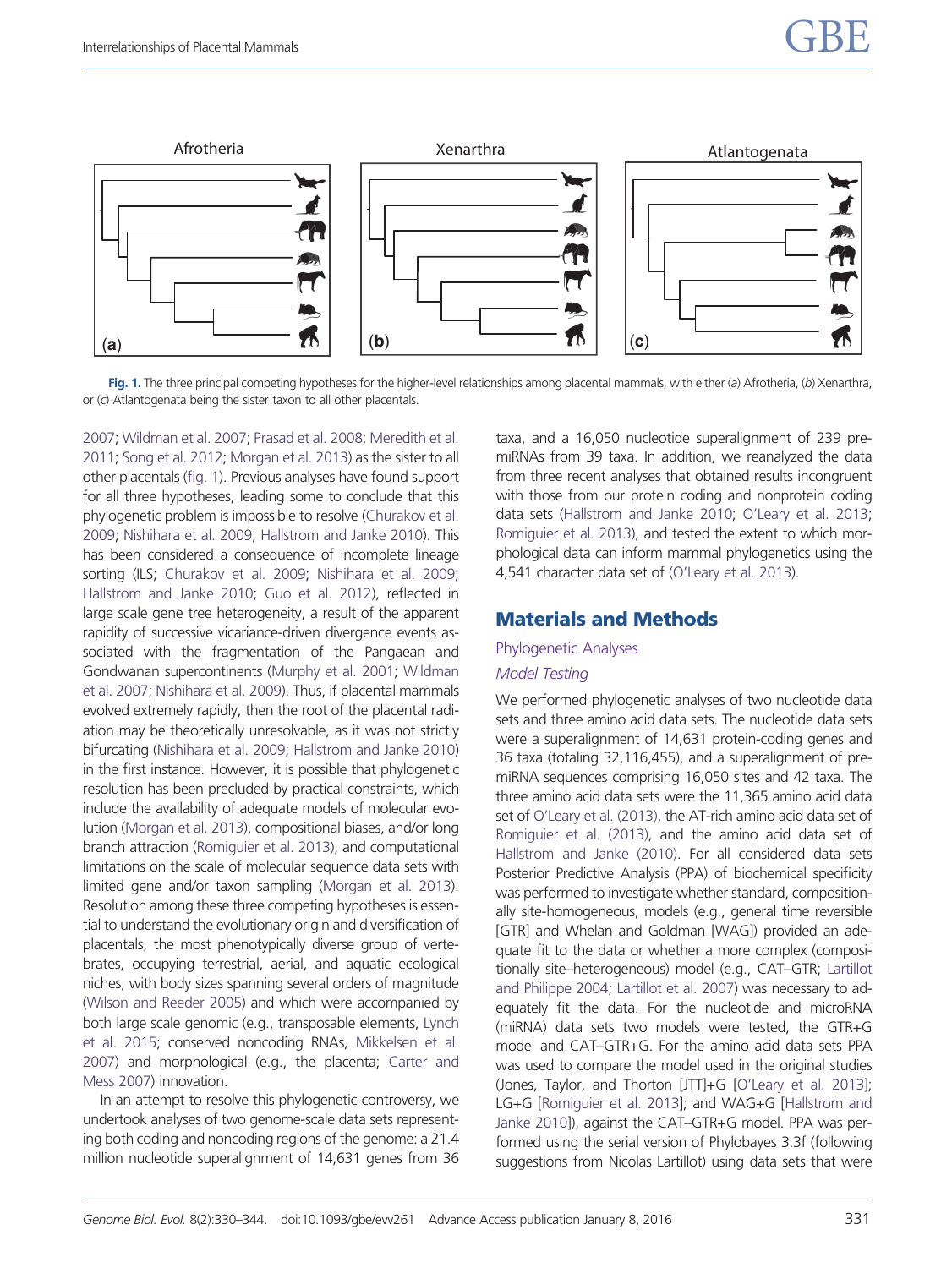#### Table 1

Total Size of All Five Data Sets Analyzed and the Percentage of Missing Data in Each

| Data Set                   | <b>Total Sites</b> | % Missing |
|----------------------------|--------------------|-----------|
| miRNAs                     | 674,100            | 22        |
| Nucleotide                 | 770,794,920        | 39        |
| Hallström and Janke (2010) | 7,116,417          | 21        |
| O'Leary et al. (2013)      | 522,790            | 8         |
| Romiquier et al. (2013)    | 1,065,012          | 52        |

subsampled to include a set of approximately 5,000 randomly selected characters. The final number of characters is variable (but comparable) across the different data sets, because of the subsampling strategy we used. However, this is not important as models are compared on the same data sets and not across data sets.

# **General**

Total data set size and percentage of missing data is record in table 1. All Bayesian analyses were performed using the CAT–GTR+G model and implemented with the MPI version of the software Phylobayes (Phylobayes MPI 1.5a; [Lartillot](#page-14-0) [et al. 2013](#page-14-0)). For all Phylobayes analyses two chains were run. Burn-in varied and all chains were run until convergence (which was tested using the BPCOMP software, which is part of the Phylobayes suite). Following the Phylobayes manual, chains were considered to have converged on the same solution when the Maxdiff (maximal difference between observed bipartitions) dropped below 0.2. Maximum Likelihood analyses were performed using RAxML [\(Stamatakis 2006;](#page-15-0) [Stamatakis et al. 2008\)](#page-15-0) under a GTR+G model, and the bootstrap (100 replicates) was used to estimate support.

# **Nucleotide**

The genome alignment of [dos Reis et al. \(2012\),](#page-14-0) comprising 36 taxa and 14,631 protein-coding genes was used. Codon sequences were aligned using PRANK with no guide tree to minimize bias associated with any guide tree, although we note that alternate alignment software will generate alternate alignments and subsequent analyses should examine whether such alignments affect our results. The first and second codon positions of all genes were concatenated into a single partition (21,410,970 nt). Because of computational limitations, the full data set could only be analyzed using maximum likelihood. We investigated whether the results of our maximum likelihood GTR+G analyses were supported also under CAT– GTR+G, but because a CAT–GTR+G analysis of the entire superalignment is unfeasible, we removed all the constant and parsimony uninformative sites prior to the analysis. We recognize that this is not ideal, as it can introduce biases and this analysis can consequently be considered to have only an exploratory nature. Initial CAT–GTR+G analyses included all the taxa but did not converge. Inspection of the two chains showed that the horse and tree shrew were unstable within Boreoeutheria. As these taxa are irrelevant to investigate the relationships at the root of the placental tree (Boreoeutheria was monophyletic in both chain and with a posterior probability of 1), we repeated analyses excluding these two taxa. This analysis converged on the same topology within 150 generations (with a Maximal Difference between observed bipartitions dropping to zero).

After having run our phylogenetic analyses we investigated whether the data could significantly discriminate between alternative hypotheses of placental relationships. As CAT–GTR+G and GTR+G supported the same tree for the nucleotide data set these analyses were only explicitly performed under maximum likelihood using the GTR+G model. To do so, the three competing hypotheses were fixed and compared using the approximately unbiased (AU)-Test. Sitewise likelihood values were obtained (under each considered hypothesis of placental relationships) using BASEML ([Yang 2007\)](#page-15-0), and CONSEL [\(Shimodaira and Hasegawa](#page-15-0) [2001](#page-15-0)) was used to calculate the AU test. Because of computational limitations AU tests was only performed using the superalignment, and not on the 14,631 individual gene alignments constituting our superalignment. For the gene-by-gene analyses a reduced data set of 11,169 genes was used so that every gene had at least one non-placental outgroup, a Xenarthran, Atlantogenatan, and Boreoeutherian present in the alignment so that the tree could not only be rooted but was also informative as to the relationships between these key clades. For each gene we then estimated the likelihood of each considered tree and performed two different analyses. First, we calculated how many genes supported each alternative hypothesis without considering whether the differences in likelihood between compared trees have been significant. This identified the number of genes for which each considered topology is optimal. Subsequently the Akaike Information Criterion (AIC) test was used to determine whether the genes supporting each specific tree topology, supported that topolgy significantly better than the other tree topologies.

# Incomplete Lineage Sorting

The reduced data set of 11,169 genes from the gene-by-gene analyses (see above) was used to define the set of unbinned gene trees. We also used a statistical binning pipeline ([Mirarab, Bayzid, et al. 2014\)](#page-15-0) with support threshold set to 50% to create 2,513 bins of genes (1,373 bins with four genes, 1,139 bins with five genes, and one bin with six genes) and estimated a supergene tree for each bin. ASTRAL version 4.7.6 was run on both sets of inputs: the 11,169 unbinned gene trees, and the 2,513 supergene trees, weighting each supergene tree by size of the corresponding bin (weighted statistical binning; [Mirarab, Reaz,](#page-15-0) [et al. 2014](#page-15-0); [Bayzid et al. 2015\)](#page-14-0). To test for the number of gene trees that supported each hypothesis with support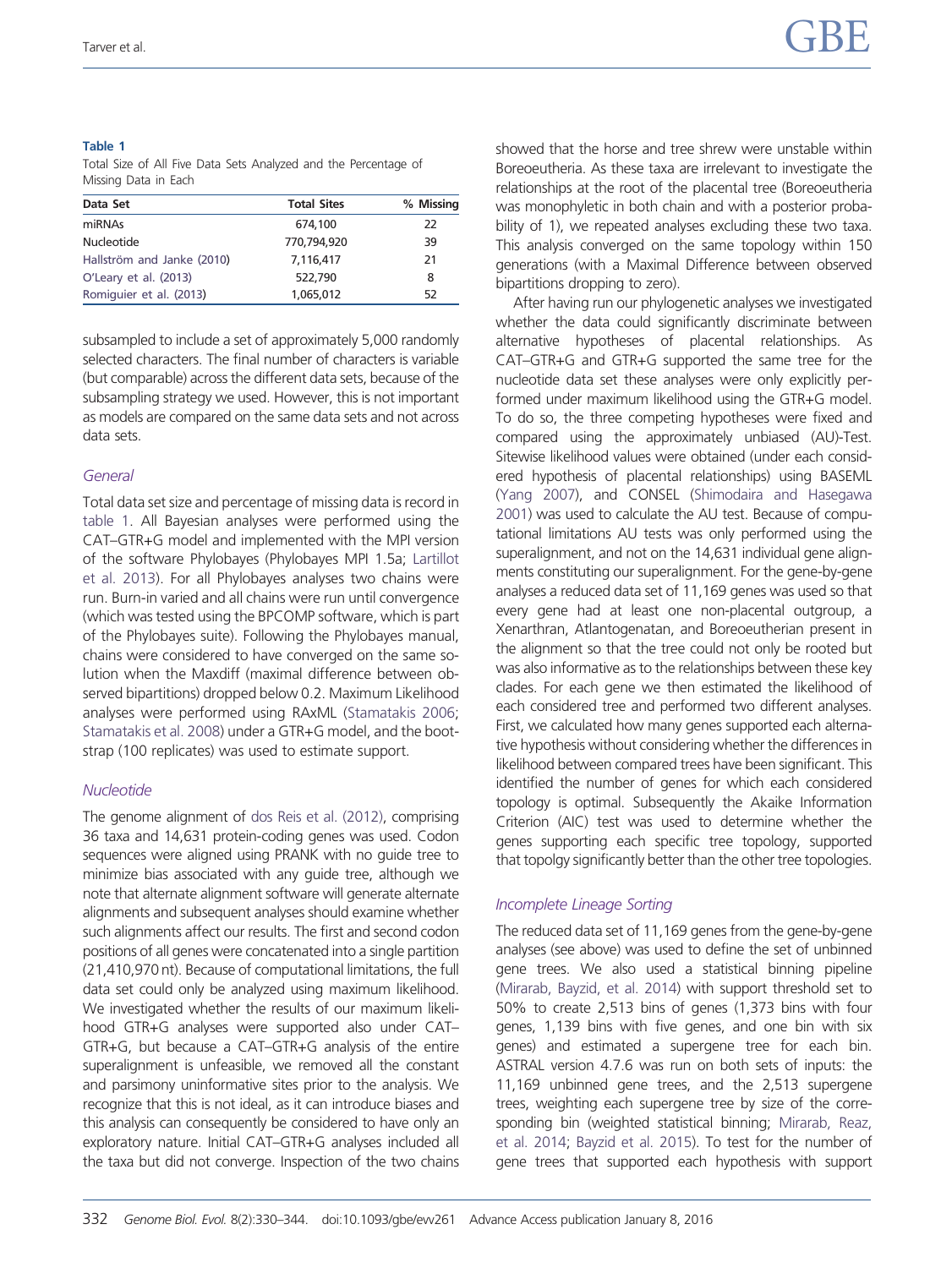above 50% or 75% threshold, we first restricted each gene tree to branches that have support above the chosen threshold. We then compared each collapsed gene tree against three unresolved trees that represented the three hypotheses. A gene tree can either reject all three hypotheses (i.e., when Xenarthra, Afrotheria, Boreoeutheria, or the branch uniting the three outgroups are rejected), or be indecisive (i.e., be compatible with all three hypotheses; this happens when in the collapsed gene tree, the relationship between Xenarthra, Afrotheria, Boreoeutheria is unresolved), or can support one of the three hypotheses. Thus, five outcomes are possible, and we note the percentage of times each outcome is observed. We also note the percentage of gene trees that support each of the three hypotheses out of those that support just one hypothesis. This produces three estimated probabilities, one for each hypothesis, and we can convert these probabilities to coalescent unit branch lengths by calculating  $-\ln \left(3/2 \times (1-\rho)\right)$ where  $p$  is the probability of a hypothesis [\(Degnan and](#page-14-0) [Rosenberg 2009\)](#page-14-0). For example, for unbinned gene trees, out of 3,495 genes that exclusively supported one the three hypotheses with at least 50% BS, 48.4% of them supported Atlantogenata, which puts the branch length in coalescent units at -ln (3/2\* (1–0.484)) = 0.257. Using 75% threshold with unbinned gene trees results in a length of 0.415, and using supergene trees with 50% and 75% threshold result in lengths of 0.135 and 0.192, respectively.

#### microRNA

Small RNA libraries were generated from whole juvenile specimens of Armadillo (Dasypus novemcinctus), Rabbit (Oryctolagus cuniculus), and Guniea Pig (Cavia porcellus) using the Illumina Tru-seq small RNA prep kits. In brief, this process involves taking 1 µg of total RNA and adding 5'- and 3'-adapters, which were then reverse transcribed, barcoded, and amplified using polymerase chain reaction. The sample was run out on a Novex 6% TBE Page gel using electrophoresis allowing size fractionation of the sample. The relevant size fraction will be excised and eluted overnight to increase total product. The eluate will be precipitated using EtOH, glycogen, and sodium acetate for 24 h before being resuspended and submitted for sequencing on a GAIIx sequencer at the University if Bristol Transcriptomics Facility. Total read counts were approximately 22M for Armadillo, approximately 13.5M for Guinea Pig, and approximately 21M for Rabbit, and the data processed using in-house algorithms. These read data were used to verify the mature and star reads and hence the end of the pre sequence, which was used for the premir alignments and have been deposited in miRBase. In addition, BLAST searches were conducted for an additional 42 taxa to identify additional miRNA loci. Orthology for each individual miRNA was checked using both distance and, when possible, syntenic analysis. Each individual pre-miRNA from the 42 taxa analyzed was concatenated into the tetrapod superalignment of [Field et al. \(2014\)](#page-14-0) and analyzed as a standard superalignment ([Tarver et al. 2013](#page-15-0); [Field et al. 2014;](#page-14-0) [Kenny et al. 2015](#page-14-0)) comprising 15,590 sites and 42 taxa, using the GTR+G model.

#### Reanalyses

Several recent studies addressed the relationships among the placental mammals finding contradictory results [\(Hallstrom](#page-14-0) [and Janke 2010](#page-14-0); [O'Leary et al. 2013](#page-15-0); [Romiguier et al.](#page-15-0) [2013](#page-15-0)). A feature characterizing these studies is the heterogeneity in the choice of the model used for phylogenetic analyses, and the fact that in all cases the substitution model used to analyzed the data was selected in either a subjective way or from a subset of models that did not include well-performing (parameter rich) site-heterogeneous models. Following the results of our PPA (see above), which showed that the models used in the original studies did not fit the data adequately, the three data sets associated with these studies (the 11,365 amino acid data set of [O'Leary et al. \[2013\],](#page-15-0) the AT-rich amino acid data set of [Romiguier et al. \[2013\]](#page-15-0), and the amino acid data set of [Hallstrom and Janke \(2010\)\)](#page-14-0) were reanalyzed under the site-heterogeneous CAT–GTR+G model.

#### Morphological Data Analysis

[O'Leary et al. \(2013\)](#page-15-0) recently presented a 4,541 character morphological data set. We tested whether this morphological data set could distinguish between the three alternative hypotheses of placental relationships. As in the case of the nucleotide data set the AU-Test was used (implemented in CONSEL), with character-wise likelihood values estimated in RaXML under the MKv model.

#### Molecular Clock Analysis

The 21m nucletotide alignment was used for the molecular clock analysis. This alignment has previously been used [\(dos](#page-14-0) [Reis et al. 2012](#page-14-0)), however, the discovery of new fossil material, as well as revised stratigraphy and phylogenetic placement of taxa means that 20 of the 23 calibration points shared between studies had to be revised ([table 2](#page-6-0)). The previously unpublished calibration on node 37 is justified below following best practice guidelines [\(Parham et al. 2012](#page-15-0)).

#### Calibration on Node 37—Mammalia

Fossil Taxon and Specimen: Haramiyavia clemmenseni (Museum of Comparative Zoology MCZ 7/G95) from the Tait Bjerg Beds, Ørsted Dal Member of the Fleming Fjord Formation with an age corresponding to the Late Triassic (?Norian-Rhaetic) ([Jenkins et al. 1997\)](#page-14-0).

Phylogenetic Justification: Prior to the discovery of Haramiyavia clemmenseni, haramiyids were known from two genera. However, the taxonomic status of these genera was uncertain, and while H. clemmenseni exhibited highly specialized dentition it also retained features of the jaw and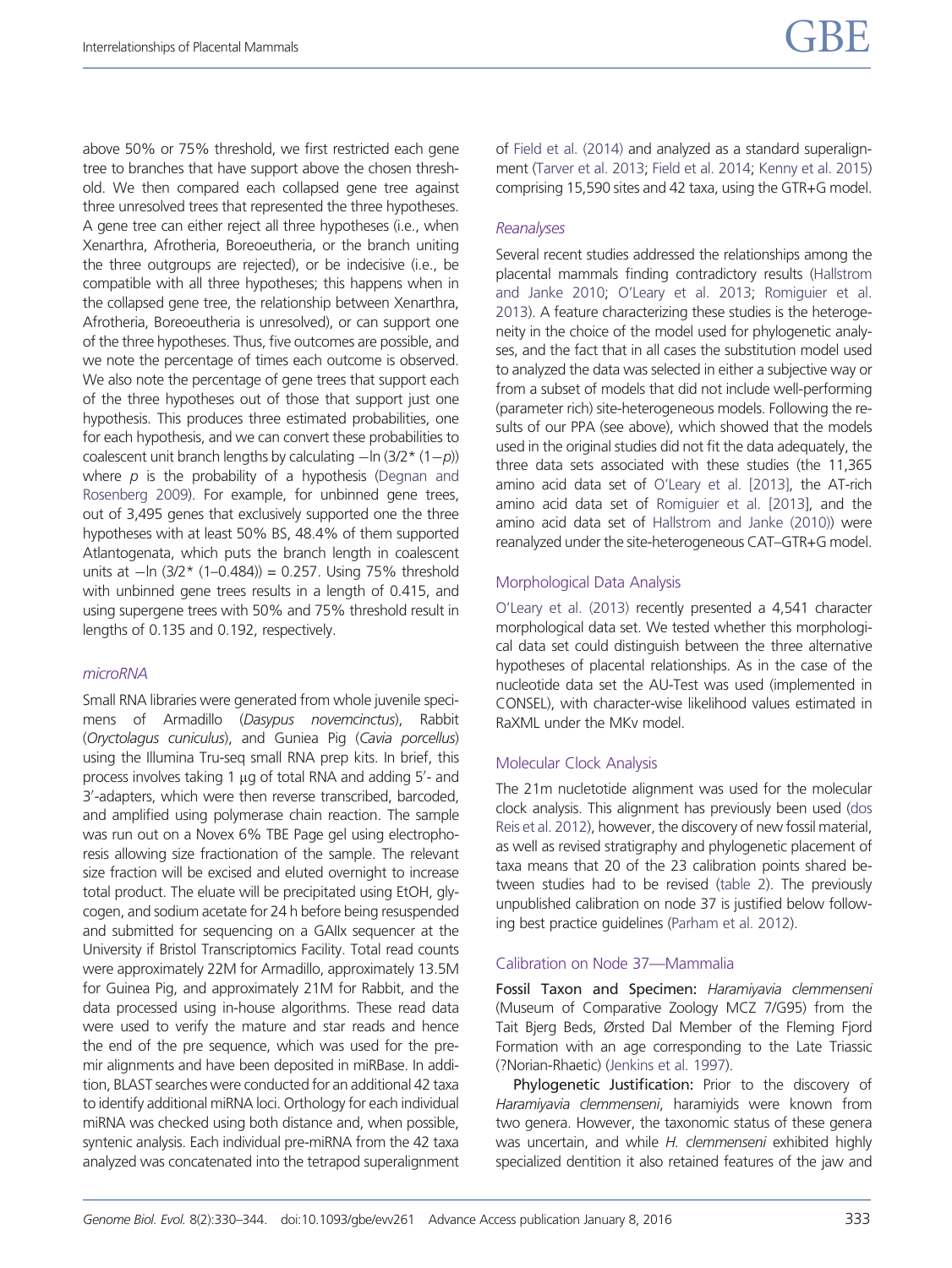#### <span id="page-6-0"></span>Table 2

All 23 Fossil Calibrations Used in This Study

| <b>Node</b> |                  | Minimum Soft Bound | <b>Maximum Soft Bound</b> | <b>References</b>      |  |
|-------------|------------------|--------------------|---------------------------|------------------------|--|
| 37          | Mammalia-Root    | 201.1 <sup>a</sup> | 252.23                    | Herein-see below       |  |
| 38          | Theria           | 156.3 <sup>b</sup> | 169.6 <sup>c</sup>        | Benton et al. (2015)   |  |
| 39          | Marsupialia      | 47.6 <sup>d</sup>  | 131.3 <sup>c</sup>        | Benton et al. (2015)   |  |
| 40          | Placentalia      |                    | 164.6 <sup>b</sup>        | Benton et al. (2015)   |  |
| 42          | Xenarthra        | 47.6 <sup>c</sup>  |                           | Benton et al. (2015)   |  |
| 43          | Afrotheria       | 56.0 <sup>b</sup>  |                           | Benton et al. (2015)   |  |
| 47          | Eulipotyphla     | 61.6 <sup>a</sup>  |                           | Benton et al. (2015)   |  |
| 49          | Chiroptera       | $45.0^{\circ}$     | 58.9                      | Phillips (2015)        |  |
| 51          | Carnivora        | 37.3 <sup>c</sup>  | 66.0 <sup>c</sup>         | Benton et al. (2015)   |  |
| 52          | Euungulata       | 62.5               |                           | dos Reis et al. (2012) |  |
| 53          | Artiodactyla     |                    | 66.0 <sup>c</sup>         | Benton et al. (2015)   |  |
| 55          | Dolphin/Cow      | 52.4               |                           | dos Reis et al. (2012) |  |
| 56          | Euarchontoglires | $61.6^{\circ}$ ,   |                           | Benton et al. (2015)   |  |
| 59          | Lagomorpha       | 47.6 <sup>c</sup>  | 66.0 <sup>c</sup>         | Benton et al. (2015)   |  |
| 60          | Rodentia         | 56.0 <sup>c</sup>  | 66.0 <sup>c</sup>         | Benton et al. (2015)   |  |
| 61          | Guinea Pig/Rat   | 47.6 <sup>c</sup>  | 59.2 <sup>c</sup>         | Benton et al. (2015)   |  |
| 63          | Muridae          | 10.4               | 14.0                      | dos Reis et al. (2012) |  |
| 64          | Primates         | 56.0 <sup>c</sup>  |                           | Benton et al. (2015)   |  |
| 65          | Strepsirrhini    | 33.9 <sup>c</sup>  | 56.0 <sup>c</sup>         | Benton et al. (2015)   |  |
| 67          | Anthropoidea     | 33.9 <sup>c</sup>  |                           | Benton et al. (2015)   |  |
| 68          | Catarrhini       | 24.44 <sup>a</sup> | 33.9 <sup>c</sup>         | Benton et al. (2015)   |  |
| 69          | Hominidae        | 11.6 <sup>c</sup>  |                           | Benton et al. (2015)   |  |
| 71          | Hominini         | 6.5 <sup>c</sup>   | 10.0                      | Benton et al. (2015)   |  |

Note.—There are 12 joint (maximum and minimum), two maximum and nine minimum bounds with all maximum and minimum bounds being 'soft'. Although many of the same nodes are calibrated as in [dos Reis et al. \(2012](#page-14-0)), only three of the calibrations are retained with all of the others being revised due to:

<sup>a</sup>Change to a different but existing fossil.

b Discovery of a new fossil. <sup>c</sup>Revision of timescale.

<sup>d</sup>Revision of phylogeny.

post-dentary apparatus that indicated a position among stem mammals, cladistically more basal than crown Mammalia, i.e., the clade encompassing monotremes and therians ([Jenkins](#page-14-0) [et al. 1997](#page-14-0); [Zhou et al. 2013\)](#page-16-0). Some recent phylogenetic studies ([Zheng et al. 2013](#page-16-0); [Bi et al. 2014](#page-14-0); [Krause et al.](#page-14-0) [2014\)](#page-14-0) have placed Haramiyavia as sister taxon to multituberculates, which are closer to therians than to monotremes and thereby within crown Mammalia. In contrast, other studies argue that the anatomical similarities between haramiyids and multituberculates are convergent [\(Jenkins et al. 1997;](#page-14-0) [Zhou et al. 2013](#page-16-0)). We tentatively use Triassic haramiyids as a minimum calibration for Mammalia but are keen to see future, more thorough phylogenetic tests of haramiyid affinities.

## Minimum Age: 201.1 Ma Soft Maximum Age: 252.23Ma

Age Justification: At present Haramiyavia clemmenseni is the oldest known haramiyid from the Tait Bjerg Beds, Ørsted Dal Member of the Fleming Fjord Formation with an age corresponding to the Late Triassic (?Norian-Rhaetic). This stage (Rhaetic) has a minimum bound of 201.3 Ma  $\pm$  0.2 Myr [\(Gradstein et al. 2012\)](#page-14-0) and so the soft minima is set at 201.1 Ma.

Broader Justification: Hadrocodium and Docodonta ([Luo et al. 2002;](#page-15-0) [Meng et al. 2011\)](#page-15-0) are the closest relatives to crown mammals. Hadrocodium is from the early Jurassic of Yunnan Province, China (Sinemurian; [Luo et al. 2001\)](#page-14-0), and the oldest docodonts are from the Bathonian of Europe, both of which are younger than Haramiyavia. More distantly related taxa such as Morganucodontidae, Sinoconodon, and Adelobasileus, are known from the late Triassic and early Jurassic and are contemporaneous with Haramiyavia, implying substantial ghost lineages in many of these taxa, as such a broad prior is used, setting the soft maxima at the PT extinction, dated at the base of the Induan, 252.17 Ma  $\pm$  0.06 Myr ([Gradstein et al. 2012\)](#page-14-0) and so the soft maxima is set at 252.23 Ma.

The molecular clock analysis was conducted with MCMCTREE v. 4 .8 a [\(Yang 2007\)](#page-15-0), using the approximate likelihood method ([dos Reis and Yang 2011;](#page-14-0) [Thorne et al.](#page-15-0) [1998](#page-15-0)) by calculating the maximum-likelihood estimates of the branch lengths, the gradient vector and Hessian matrix, using BASEML, under the HKY+G4 model [\(Hasegawa et al. 1985](#page-14-0); [Yang 1994](#page-15-0)). We then used the Markov chain Monte Carlo algorithm to estimate divergence times on the constrained tree topology with two separate runs being performed. The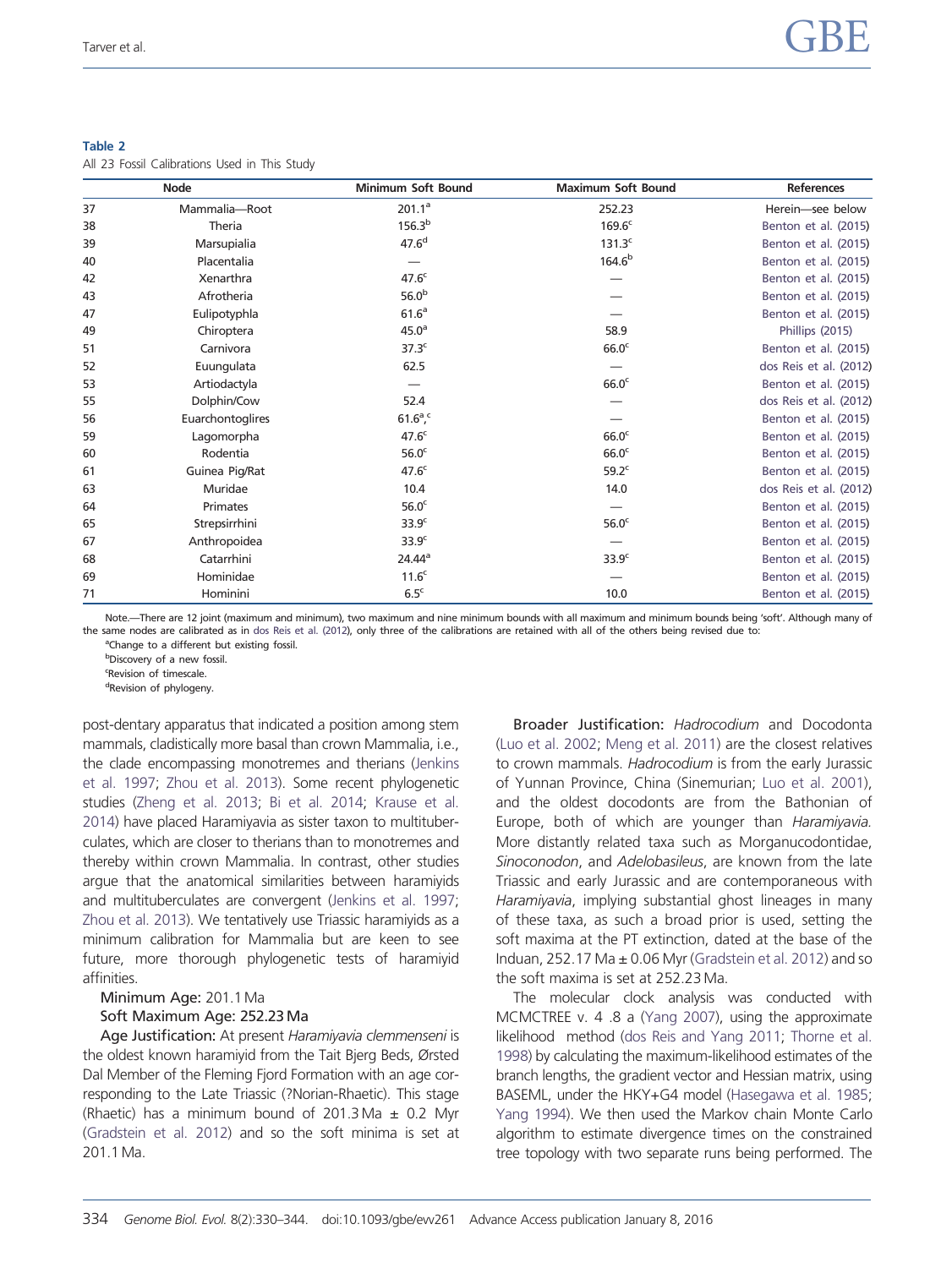auto-correlated rates model [\(Thorne et al. 1998;](#page-15-0) [Rannala and](#page-15-0) [Yang 2007\)](#page-15-0) was used to specify the prior of rates, and we followed [\(dos Reis et al. 2012\)](#page-14-0) for other parameters, that is; the time unit was 100 Myr; a diffuse gamma prior  $G(1, 1)$  was used for the overall substitution rate; a rate drift parameter  $\sigma^2$ was assigned G(1, 1); and the parameters of the birth–death process with species sampling were fixed at  $\lambda = \mu = 1$  and  $\rho =$ 0. The alignment was analyzed as a single partition and we conducted 2,000,000 iterations, sampling every 200 a burn-in of 25%, and with both runs being concatenated post burn-in, after thinning down to 10,000 samples per run, to provide the final posterior values.

# **Results**

#### Concatenated 21m Nucleotide Phylogenomic Alignment

A fully resolved phylogeny with 100% support for both a sister group relationship between Afrotheria and Xenarthra (Atlantogenata) and between Atlantogenata and Boreoeutheria ([fig. 2](#page-8-0), left; [supplementary fig. S1,](http://gbe.oxfordjournals.org/lookup/suppl/doi:10.1093/gbe/evv261/-/DC1) [Supplementary Material](http://gbe.oxfordjournals.org/lookup/suppl/doi:10.1093/gbe/evv261/-/DC1) online) was recovered in the analysis of the 21.4 million nucleotide alignment (first and second nucleotide positions) using a single GTR+G model. Of the 35 internal nodes, 32 were recovered with 100% support. Further analyses were performed using the compositionally site–heterogeneous CAT–GTR+G model, which accommodates among-site amino acid (and nucleotide) compositional heterogeneity. This analysis recovered the same topology with all nodes exhibiting 100% support [\(fig. 2](#page-8-0), left; [supple](http://gbe.oxfordjournals.org/lookup/suppl/doi:10.1093/gbe/evv261/-/DC1)[mentary fig. S2,](http://gbe.oxfordjournals.org/lookup/suppl/doi:10.1093/gbe/evv261/-/DC1) [Supplementary Material](http://gbe.oxfordjournals.org/lookup/suppl/doi:10.1093/gbe/evv261/-/DC1) online). Unambiguous statistical support for Atlantogenata was confirmed using the AU test, which assesses the level of support for each topology through a site-by-site analysis of the entire data set. The results of this analysis rejected basal positions for both Afrotheria and Xenarthra ( $P \le 0.01$ ) in favor of Atlantogenata ( $P \ge 0.99$ ) [\(table 3\)](#page-9-0).

Despite strong support for Atlantogenata, we decided to investigate the level of support for each of the three topologies from the individual genes. We therefore removed all of those genes that were unique to individual lineages, that is, Euarchontoglires, Laurasiatheria, Primates etc., or that were not represented by at least one member of Xenarthra, Atlantogenata, Boreoeutheria, and a nonplacental outgroup. This was done so that each individual gene had the potential as to be informative to the placental root, resulting in a reduced data set of 11,169 genes. The number of individual gene trees recovering alternative topologies (albeit not necessarily with high support) is comparable: Atlantogenata (~33.88%), Afrotheria (~33.84%), Xenarthra (~29.9%), and indecisive (~2.3%) (see [table 3](#page-9-0)). These results could be interpreted to support the prevailing view that the early phylogenetic history of placental mammals was such a rapid radiation that it was not strictly bifurcating. However, 99.4% of the genes fail to discriminate among the competing hypotheses with statistical significance as measured by the AIC test, leaving only 0.2% of genes supporting Atlantogenata, 0.12% supporting Afrotheria, and 0.22% supporting Xenarthra ([table 3\)](#page-9-0). Thus, the distribution of support for competing topologies largely reflects the weak phylogenetic signal present in any single gene alignment, rather than suggesting a hard polytomy or very high levels of ILS.

#### Coalescent-Based Species Tree Estimation

It is known that concatenation analyses, such as those performed here, can be statistically inconsistent or even positively misleading in the presence of sufficient levels of ILS [\(Roch and](#page-15-0) [Steel 2015](#page-15-0)). Thus, we further tested the robustness of our phylogeny through the use of ASTRAL-2 ([Mirarab and Warnow](#page-15-0) [2015](#page-15-0)), a coalescent-based species tree estimation method that is robust to the presence of ILS [\(Mirarab, Reaz, et al.](#page-15-0) [2014](#page-15-0)). We also explored the use of weighted statistical binning ([Mirarab, Bayzid, et al. 2014;](#page-15-0) [Bayzid et al. 2015](#page-14-0)), a technique designed to improve species tree estimation when gene trees have poor resolution. Thus, we used ASTRAL with and without weighted statistical binning, applied to the same 11,169 genes used in the gene-by-gene analysis described earlier.

In both cases a fully resolved tree with 100% support for Atlantogenata [\(fig. 2](#page-8-0), left; [supplementary fig. S3](http://gbe.oxfordjournals.org/lookup/suppl/doi:10.1093/gbe/evv261/-/DC1), [Supplementary Material](http://gbe.oxfordjournals.org/lookup/suppl/doi:10.1093/gbe/evv261/-/DC1) online) was returned, supporting the concatenation analysis. After restricting analyses to the set of gene trees with high bootstrap support (50% or 75%) for one of the considered hypotheses, support for Atlantogenata was strengthened [\(supplementary fig. S4](http://gbe.oxfordjournals.org/lookup/suppl/doi:10.1093/gbe/evv261/-/DC1), [Supplementary Material](http://gbe.oxfordjournals.org/lookup/suppl/doi:10.1093/gbe/evv261/-/DC1) online). For example, 48% of the unbinned genes and 42% of the binned supergenes that met the 50% bootstrap support threshold supported Atlantogenata, with almost equal numbers of genes supporting an Afrotheran (26% or 30%) or Xenarthran outgroup (26% or 28%). When the level of bootstrap support necessary for the gene trees to be included in the analyses was increased to 75%, the preference for Atlantogenata further increased to 56% of the unbinned genes, and 45% of the binned supergenes, with corresponding decreases in the levels of support for Afrotheria or Xenarthra [\(fig. 3](#page-9-0)). This suggests that some (and perhaps much) of the incongruence observed across the gene trees is the result of stochastic errors in gene tree estimation, not ILS. When restricted to gene tree branches that have bootstrap support above 50% or 75%, the branch length for the Atlantogenata group is between 0.14 and 0.42 coalescent units (depending on the threshold and/or the type of gene trees used; see [table 4](#page-9-0) and Materials and Methods). Critically, the highest levels of support and longest branch lengths in terms of coalescent units for Atlantogenata are returned when we analyze the data using unbinned gene trees. Our estimated coalescent unit branch lengths point to a short branch, but not an extremely short branch that would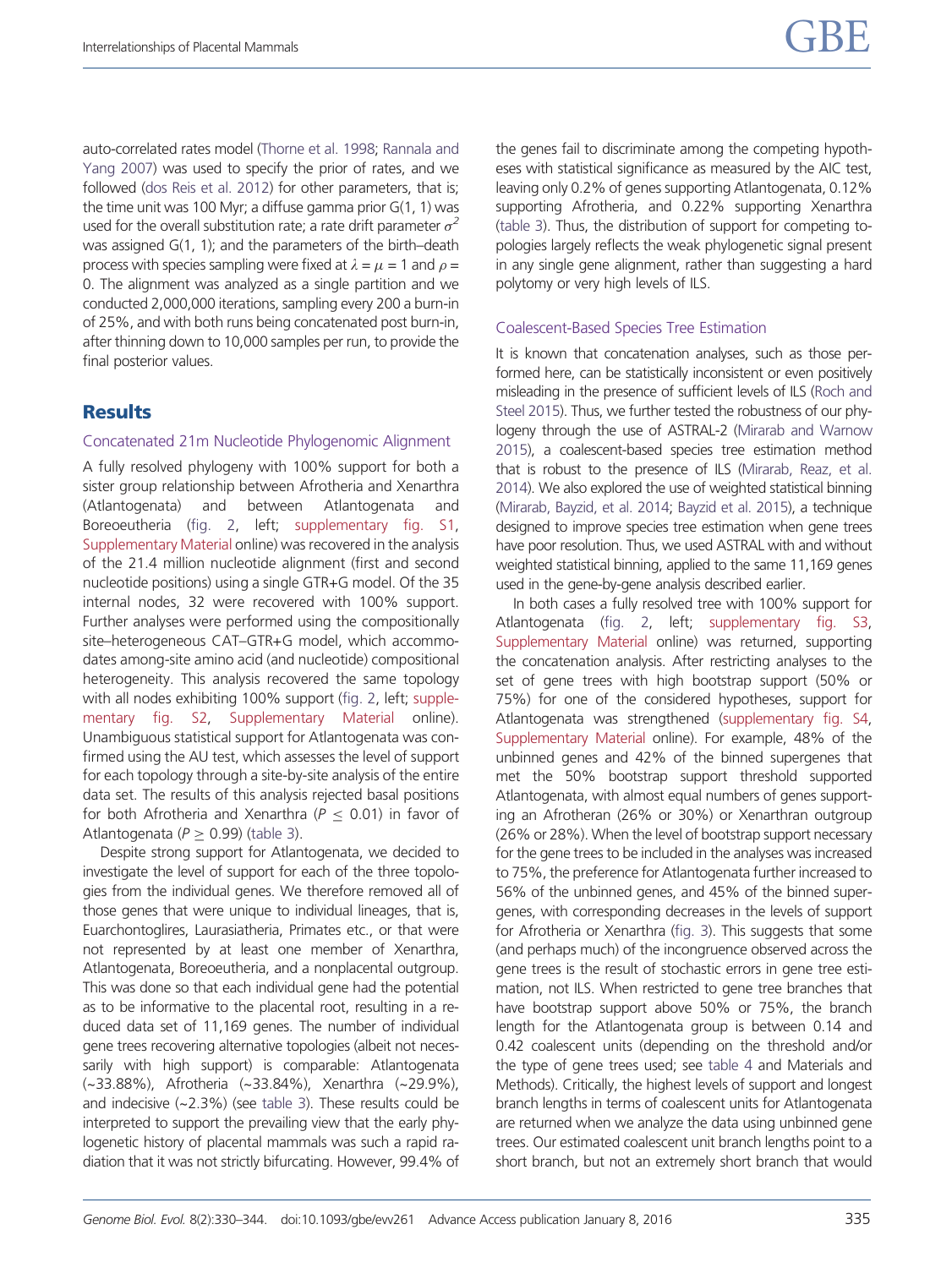<span id="page-8-0"></span>

Protein coding genes - nucleotide



Fig. 2. Results from four of the phylogenetic analyses with each one providing support for Atlantogenata as the sister taxon to all other eutherians. (a) The 21.4 million whole-genome nucleotide alignment analyzed using Phylobayes (CAT–GTR+G), RAxML and ASTRAL with support values for almost all nodes being either 1 or 100. (b) The single concatenated nucleotide alignment for the pre-mir sequences analyzed under GTR+G in Phylobayes. Laurasiatheria is shown collapsed as the interrelationships among the constituent taxa vary between data sets.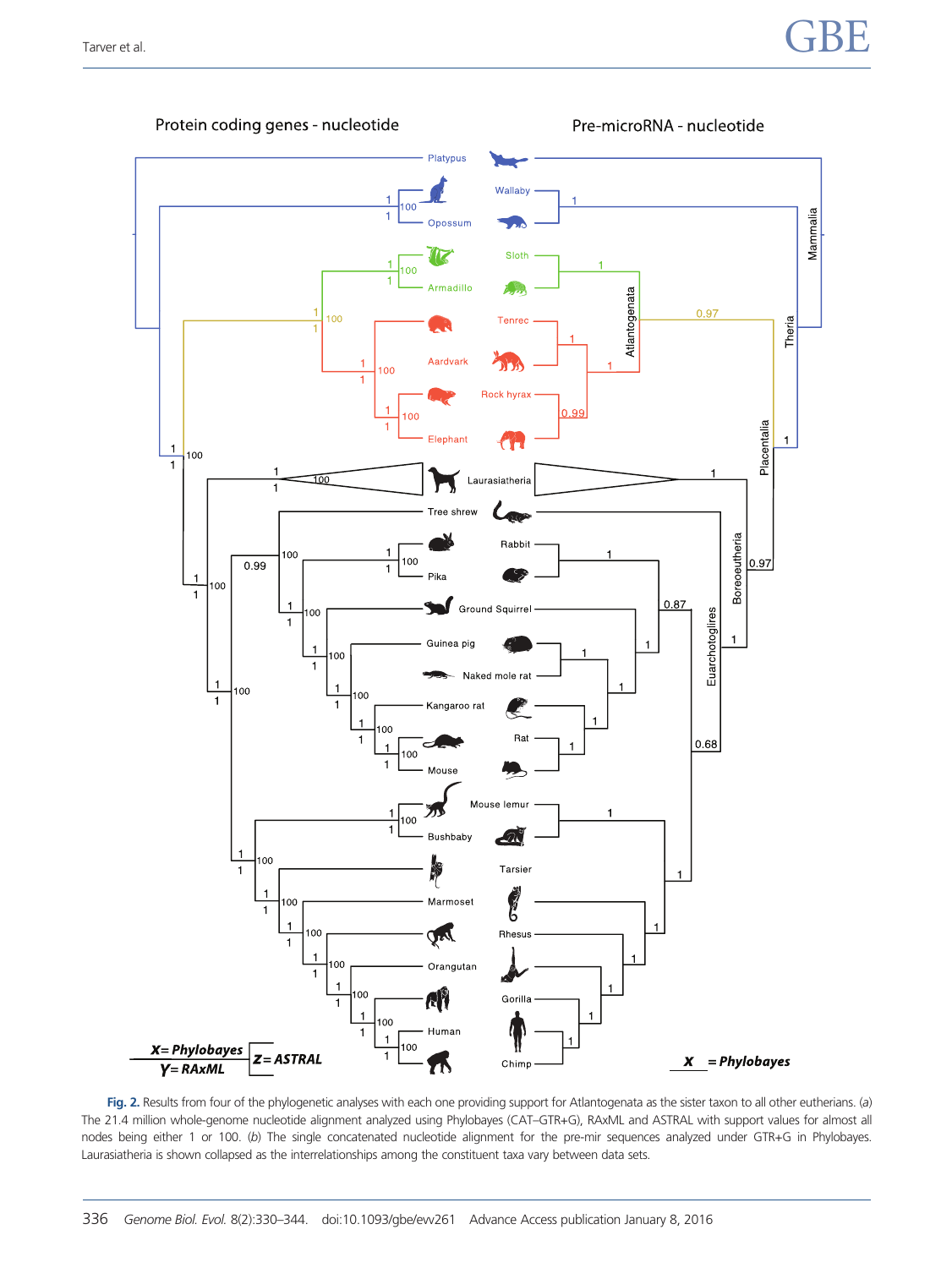| ווטומוס ווטוון נווכ בווכווווטטט וכוסט טו נווכ בו.הוון וזטכוכטנוטכ בענג ווטו |                                    |           |          |                                                  |                                 |       |       |  |  |
|-----------------------------------------------------------------------------|------------------------------------|-----------|----------|--------------------------------------------------|---------------------------------|-------|-------|--|--|
| Topology                                                                    | GTR+G4, 1st+2nd Sites, 1 Partition |           |          | GTR+G4, 1st +2nd+3rd Sites, 1 Gene Per Partition | <b>AIC Test of Significance</b> |       |       |  |  |
|                                                                             | InL                                | Delta InL | AU test  | InL                                              | Delta InL                       | %     | $\%$  |  |  |
| Atlantogenata                                                               | $-115121891$                       | 0         | P < 0.99 | $-196918173$                                     | 0                               | 33.9  | 0.2   |  |  |
| Afrotheria                                                                  | $-115123016$                       | 1125      | P < 0.01 | $-196918837$                                     | 664                             | 33.84 | 0.12  |  |  |
| Xenarthra                                                                   | $-115123409$                       | 1518      | P < 0.01 | $-196919286$                                     | 1113                            | 29.90 | 0.22  |  |  |
| Indecisive                                                                  |                                    |           |          |                                                  |                                 | 2.30  | 99.46 |  |  |
|                                                                             |                                    |           |          |                                                  |                                 |       |       |  |  |

#### <span id="page-9-0"></span>Table 3 Results from the Likelihood Tests of the 21.4m Nucleotide Data Set

Note.—The total log likelihoods for the single partition (1st and 2nd sites) were calculated using BASEML under a GTR+G4 model, with the AU test being conducted on these log likelihoods, and showing unequivocal statistical support for Atlantogenata. Additional log likelihoods were then calculated for each individual gene from a reduced dataset of 11,169 genes (see methods) using a GTR+G4 model with all sites included; given the size of this dataset it is computationally impossible to conduct the AU test (as above) although it is clear that Atlantogenata is the most highly supported topology based on the Delta lnL values. Intriguingly, this topology was not supported by a majority of the genes with approximately 30–33% of genes supporting each alternate topology. However, results of the the AIC test of significance show that 99.46% of genes were unable to distinguish between the three competing hypotheses, while the distribution of support for competing topologies reflects the weak phylogenetic signal present in single gene alignments.



# Branches with support >50% BS Branches with support >75% BS

Fig. 3 Results from the discordance analysis of the unbinned gene trees with a threshold bootstrap support value of 50% ("left") and 75% ("right"). These results clearly show that Atlantogenata is the preferred topology, and that much of the incongruence observed across gene trees is due to stochastic errors and not ILS.

#### Table 4

Shows the Number of Genes, Either Binned or Unbinned Which Support One of Five Outcomes

|                             | <b>Binned (50%)</b> | Unbinned (50%) | <b>Binned (75%)</b> | Unbinned (75%) |
|-----------------------------|---------------------|----------------|---------------------|----------------|
| Reject all three hypotheses | 2994                | 2418           | 1673                | 763            |
| Indecisive                  | 1788                | 5256           | 5293                | 9079           |
| Xenarthra                   | 1751                | 876            | 1113                | 281            |
| Afrotheria                  | 1969                | 926            | 1199                | 303            |
| Atlantogenata               | 2667                | 1693           | 1891                | 743            |
| Sum of three hypotheses     | 6387                | 3495           | 4203                | 1327           |
| % Supporting Atlantogenata  | 0.417566933         | 0.484406295    | 0.449916726         | 0.55990957     |
| Length in coalescent units  | 0.135075898         | 0.256971108    | 0.192220497         | 0.415309943    |

Note.—A gene tree can either reject all three hypotheses (i.e., when Xenarthra, Afrotheria, Boreoeutheria, or the branch uniting the three outgroups are rejected), or be indecisive (i.e., be compatible with all three hypotheses; this happens when in the collapsed gene tree, the relationship between Xenarthra. Afrotheria, Boreoeutheria is unresolved), or can support one the three hypotheses. The number of genes that support Atlantogenata is divided by the total number of gene trees that support one of the three hypotheses giving a percentage which can then be used to calculate branch lengths in coalescent units following [Degnan and Rosenberg \(2009\)](#page-14-0), see Materials and **Methods** 

violate the hypotheses of a strictly bifurcating tree. These results are largely congruent with concatenation analyses, and suggest that the amount of discordance due to ILS is not sufficient to mislead the concatenation analysis. Thus, although the two analyses are based on data sets of different sizes (11k and 14k genes, respectively), both types of analysis—coalescent-based and concatenation—are highly congruent, and both provide high support for Atlantogenata.

#### Pre-miRNA Superalignment

In addition to protein-coding genes, we also assembled a concatenated superalignment of 239 noncoding RNA miRNAs consisting of 16,050 nt, which was analyzed under the GTR+G model (see [table 5\)](#page-10-0). This miRNA data set provides a second independent molecular data set, that of noncoding RNA genes, to complement protein-coding gene analyses,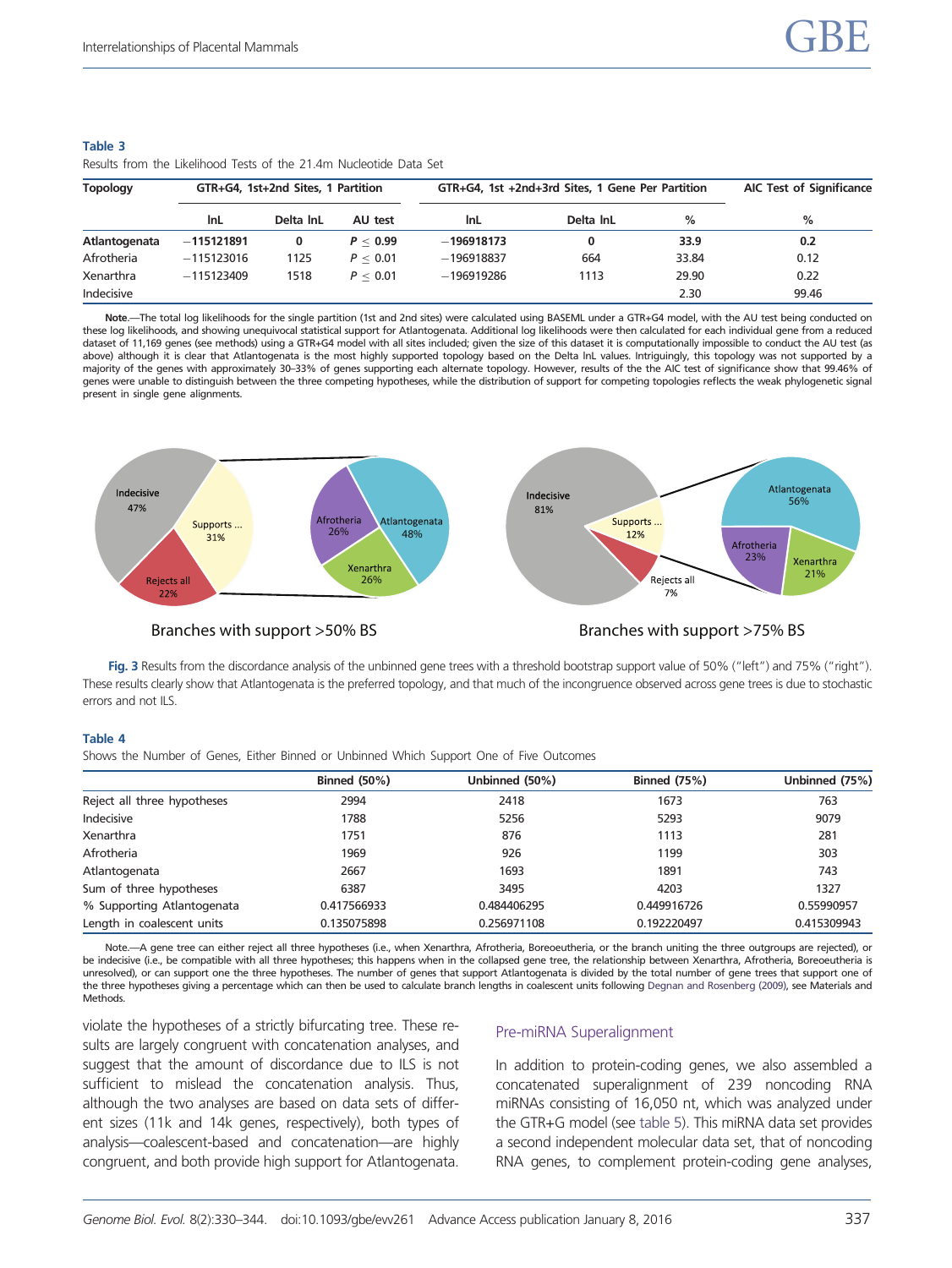|                      | O'Leary et al. (2013) |           | Hallström and Janke (2010) |           | Romiquier et al. (2013) |           | <b>Nucleotide</b> |                                 | miRNAs |        |
|----------------------|-----------------------|-----------|----------------------------|-----------|-------------------------|-----------|-------------------|---------------------------------|--------|--------|
|                      | JTT+G                 | CAT-GTR+G | WAG2000-G+I                | CAT-GTR+G | LG+G                    | CAT-GTR+G |                   | GTR+G CAT-GTR+G GTR+G CAT-GTR+G |        |        |
| Observed Diversity   | 3.1336                | 3.1336    | 1.8485                     | 1.8485    | 2.1998                  | 2.1998    | 3.1998            | 3.1998                          | .3715  | 1.3715 |
| Posterior Predictive | 3.5652                | 3.1694    | 2.0711                     | 1.8597    | 2.3331                  | 2.2086    | 3.2733            | 3.2038                          | 1.3297 | 1.4800 |
| PP Value             |                       | 0.12      |                            | 0.2381    |                         | 0.4367    | 0                 | 0.3333                          | 0.9588 | 0.0557 |

#### <span id="page-10-0"></span>Table 5 Posterior Predictive Analyses Conducted to Assess the Fit of the Model to the Data

Note.—For each of the three previously published data sets, the models used in the original studies, JTT+G, WAG2000+G and LG+G<sup>,</sup> did not adequately fit the data. In comparison the CAT–GTR+G model, which we used in the reanalyses was an adequate fit to the data. For our nucleotide and miRNAs data sets the CAT–GTR+G model was compared with a GTR+G model, for the nucleotide analysis CAT+GTR+G was found to be the best fitting model, while for the miRNAs data set it was the GTR+G model, in both instances the better fitting model was used.

and these data can be analyzed using the same model based approaches. Such an approach has been shown previously to be suitable in resolving interspecies relationships among reptiles [\(Field et al. 2014](#page-14-0)), primates [\(Kenny et al. 2015](#page-14-0)), nematodes [\(Kenny et al. 2015](#page-14-0)), and drosophilids [\(Kenny et al.](#page-14-0) [2015\)](#page-14-0). Our pre-miRNA superalignment recovered a fully resolved tree with an Atlantogenata outgroup exhibiting a posterior probability of 0.97 ([fig. 2](#page-8-0) right; [supplementary fig. S5,](http://gbe.oxfordjournals.org/lookup/suppl/doi:10.1093/gbe/evv261/-/DC1) [Supplementary Material](http://gbe.oxfordjournals.org/lookup/suppl/doi:10.1093/gbe/evv261/-/DC1) online), in agreement with the protein-coding gene analyses. We again used an AU test to investigate site-by-site support for the three topologies on the entire data set with the results significantly rejecting Afrotheria with  $P = 0.028$  (Xenarthra  $P = 0.250$ ; Atlantogenata  $P = 0.795$ , once more providing support against a hard polytomy.

# Reanalysis of Three Previously Published Data Sets

Given the consistent support in our two data sets for Atlantogenata, we explored why some previous data sets did not find support for this rooting. Amino acid data sets have yielded support for Afrotheria [\(Hallstrom and Janke](#page-14-0) [2010\)](#page-14-0) and Xenarthra ([O'Leary et al. 2013](#page-15-0)), and analysis of an AT-rich amino acid data set supported Afrotheria [\(Romiguier et al. 2013\)](#page-15-0). We focused on model selection and using PPA we showed that the models used in the original studies (WAG2000+G, JTT+G, LG+G, respectively) did not adequately fit the data (see table 5). In contrast, for each of these three data sets, the compositionally site-heterogeneous CAT–GTR+G model was found to be a satisfactory fit to the data. Reanalysis of all three data sets using the CAT–GTR+G model found variable support for Atlantogenata [\(supplemen](http://gbe.oxfordjournals.org/lookup/suppl/doi:10.1093/gbe/evv261/-/DC1)[tary figs. S6–S8](http://gbe.oxfordjournals.org/lookup/suppl/doi:10.1093/gbe/evv261/-/DC1), [Supplementary Material](http://gbe.oxfordjournals.org/lookup/suppl/doi:10.1093/gbe/evv261/-/DC1) online), and not for the relationships reported in the original studies, undermining their conclusions. Support values for an Atlantogenata root vary considerably between the three reanalyses with values of 1 ([Hallstrom and Janke 2010;](#page-14-0) [supplementary fig. S6,](http://gbe.oxfordjournals.org/lookup/suppl/doi:10.1093/gbe/evv261/-/DC1) [Supplementary Material](http://gbe.oxfordjournals.org/lookup/suppl/doi:10.1093/gbe/evv261/-/DC1) online), 0.79 [\(O'Leary et al. 2013;](#page-15-0) [supplementary fig. S7,](http://gbe.oxfordjournals.org/lookup/suppl/doi:10.1093/gbe/evv261/-/DC1) [Supplementary Material](http://gbe.oxfordjournals.org/lookup/suppl/doi:10.1093/gbe/evv261/-/DC1) online), and 0.5 ([Romiguier et al. 2013](#page-15-0); [supplementary fig. S8,](http://gbe.oxfordjournals.org/lookup/suppl/doi:10.1093/gbe/evv261/-/DC1) [Supplementary Material](http://gbe.oxfordjournals.org/lookup/suppl/doi:10.1093/gbe/evv261/-/DC1) online). While a support value of 50% is uninformative the original paper had a bootstrap support of 100% for Afrotheria. Thus, although this reanalysis does not have high support the use of a better fitting model fundamentally overturned the previous hypothesis, which was itself very highly supported. Likewise, the results of [O'Leary](#page-15-0) [et al. \(2013\),](#page-15-0) which previously supported Xenarthra, were overturned to support Atlantogenata. Furthermore, these two data sets with the lowest levels of support either contained low numbers of loci (27 nuclear genes) as in [O'Leary](#page-15-0) [et al. \(2013\)](#page-15-0) or sampled a nonrandom selection of genes, focusing on AT-rich genes as in [Romiguier et al. \(2013\)](#page-15-0), such approaches are likely to exacerbate phylogenetic artefacts through both compositional and long branch attraction.

In addition to their amino acid data set, [O'Leary et al.](#page-15-0) [\(2013\)](#page-15-0) also used a 4,541 character morphological datamatrix. When this matrix was analyzed using the AU test in RAxML (with a constraint tree to make Afrotheria, Xenarthra, and Atlantogenata monophyletic) the morphological data set was unable to distinguish between the three competing hypotheses (Afrotheria  $P = 0.288$ , Xenarthra  $P = 0.212$ , and Atlantogenata  $P = 0.363$ ). Thus, when analyzed in isolation, the morphological data are indecisive concerning the earliest diverging lineage of placental mammals.

# Timing of Placental Radiation

We estimate the mean divergence times for crown Theria as 164 Ma  $(CI = 157-170$  Ma), crown Placentalia as 93 Ma (CI = 86–100 Ma), and crown Atlantogenata as 90 Ma (CI = 84–97 Ma) ([fig. 4](#page-11-0) and [table 6\)](#page-12-0). These dates are considerably younger than some studies [\(Springer et al. 2003;](#page-15-0) [Bininda-](#page-14-0)[Emonds et al. 2007](#page-14-0)), older than others [\(O'Leary et al. 2013\)](#page-15-0), and congruent with others still [\(Hallstrom and Janke 2010](#page-14-0); [Meredith et al. 2011;](#page-15-0) [dos Reis et al. 2012,](#page-14-0) [2014](#page-14-0)). As expected, our revised calibrations, older than those employed by [dos Reis et al. \(2012, 2014](#page-14-0)), have the effect of making the posterior ages slightly older (Placentalia and Atlantogenata increase in mean age by 3.1 and 2.5 Myr, respectively), while the 95% CI broadens from 88.3–91.6 to 86.5–99.9 Ma in placentals, and 85.9–89.1 to 83.7–96.5 Ma in Atlantogenata. This broadening in the 95% CI reflects the use of a single data partition, in comparison to [dos Reis](#page-14-0) [et al. \(2012\)](#page-14-0) in which 20 partitions were used. We estimate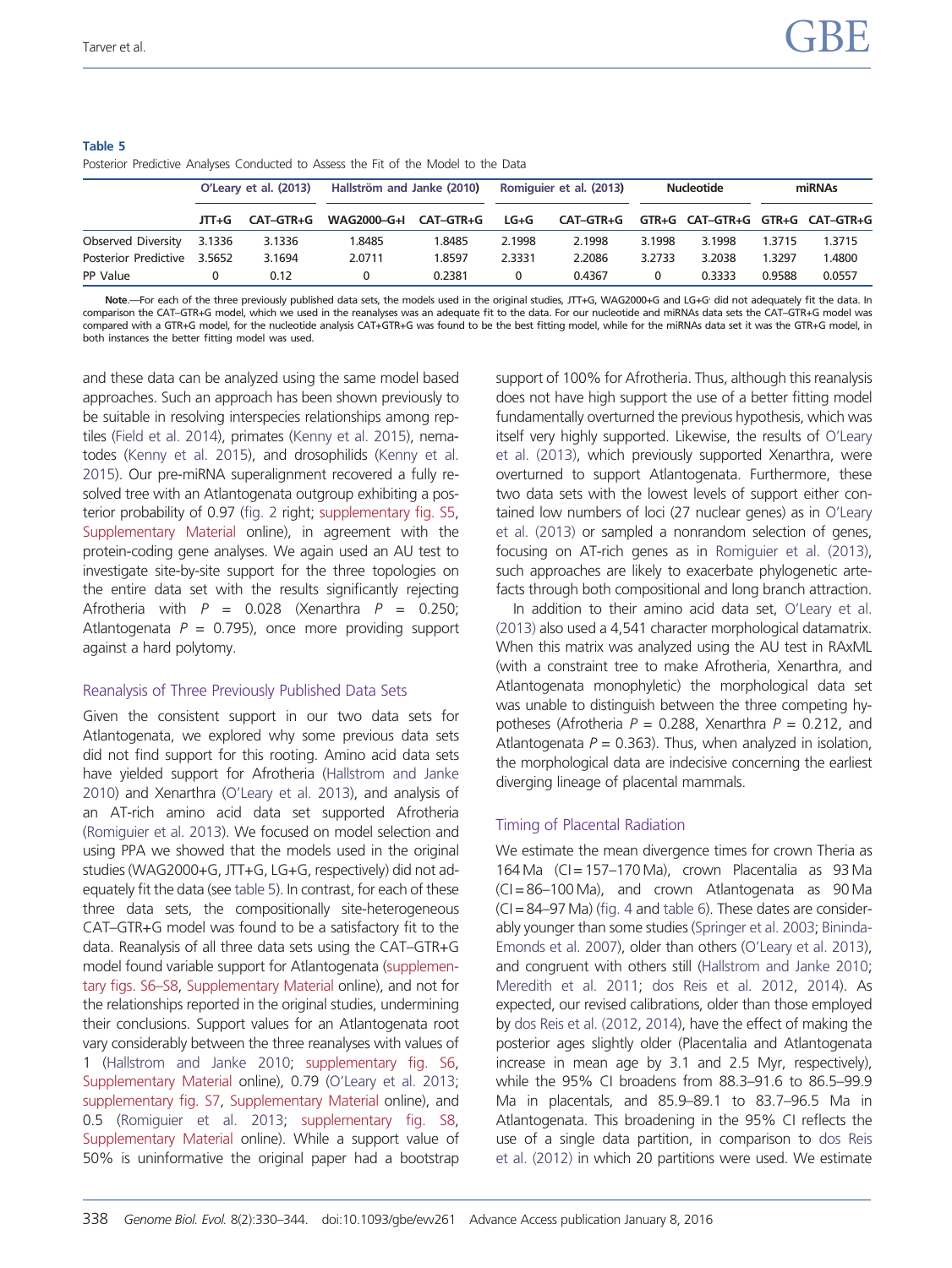# <span id="page-11-0"></span>Interrelationships of Placental Mammals  $\mathsf{GBE}$



Fig. 4. Results from the molecular clock analysis showing the divergence times for placental lineages with all posterior probabilities shown in "green" and overlaid on the joint prior shown in "red," with both shaded to show values of highest likelihood (see table 6 for the 95% HPD values). Current biogeographic reconstructions for the breakup of Pangea at 180, 120, and 90Ma, from "left to right," respectively, with hotter colors ("red") indicating faster rates of sea floor formation than colder colors ("blue") based on Seton et al. [\(2012\)](#page-15-0) and downloadable from [http://www.earthbyte.](http://www.earthbyte.org/Resources/global_plate_model_ESR12.html) [org/Resources/global\\_plate\\_model\\_ESR12.html](http://www.earthbyte.org/Resources/global_plate_model_ESR12.html). Both the Northern and Southern hemisphere continents have separated by 90 Ma, highlighting the role of dispersal, rather than vicariance, for the biogeographic distribution of crown placentals as the breakup of Pangaea predates current molecular clock estimates for the divergence of crown placentals.

diversification of placental orders overlapping the K-Pg mass extinction event at 66 Ma, with all placental orders diversifying between 76 and 51 Ma.

We advocate the use of providing details of not only the combined posterior, but also the marginal prior, which is an analysis run without the sequence data so that the effect of all calibrations can be assessed, as the marginal prior for any node can differ from the original fossil calibration ([Warnock et al. 2015](#page-15-0)). Here we observe that the marginal prior closely approximates (<2 Myr) the calibration points at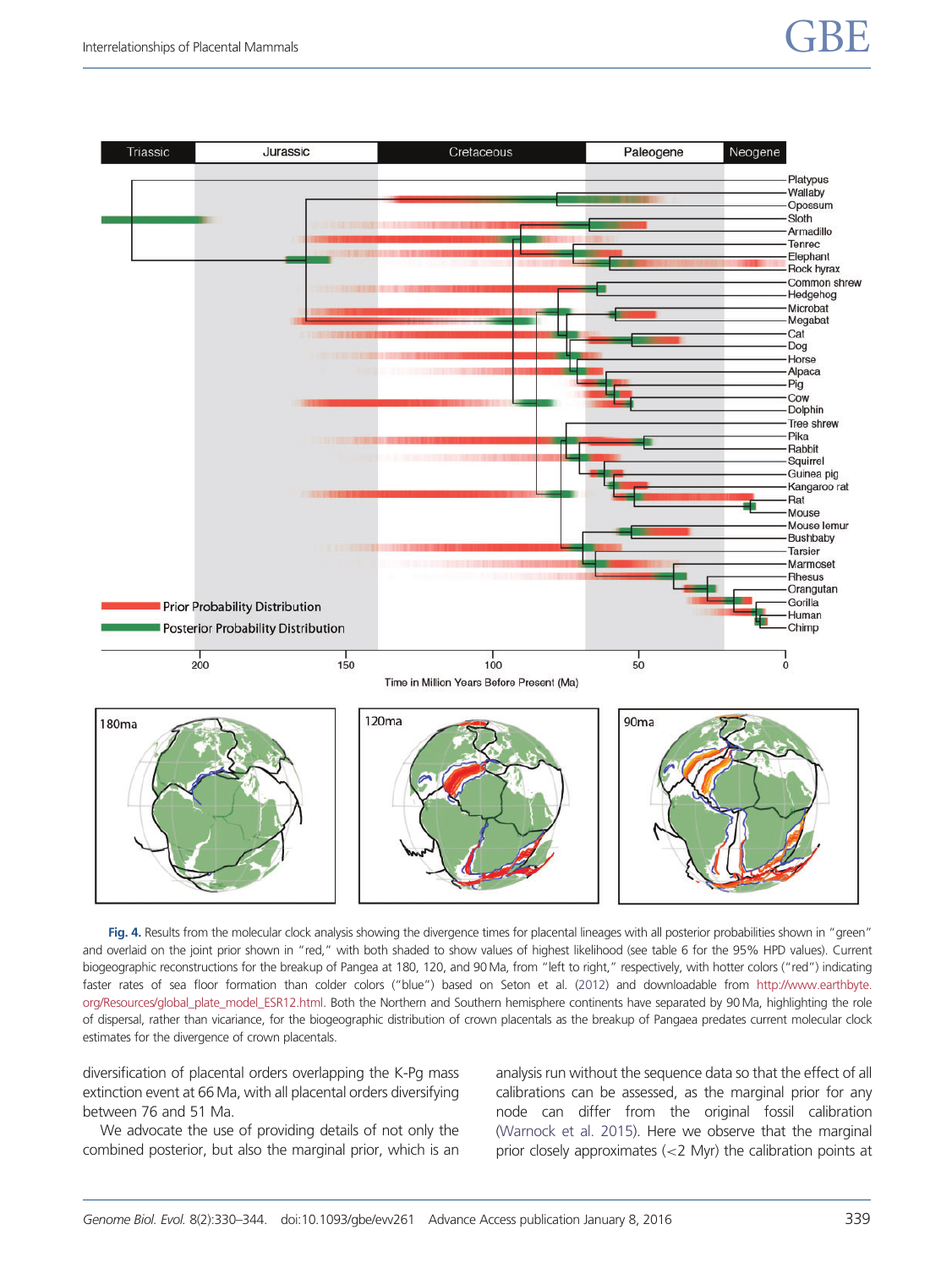#### <span id="page-12-0"></span>Table 6

Prior and Posterior Divergence Times for All Nodes in the Mammal Tree

| <b>Node</b> |                      | <b>Marginal Priora</b> |         |        | Posteriorb  |         |        |
|-------------|----------------------|------------------------|---------|--------|-------------|---------|--------|
|             |                      | <b>Mean</b>            | 95% HPD |        | <b>Mean</b> | 95% HPD |        |
|             |                      |                        | Lower   | Upper  |             | Lower   | Upper  |
| 37          | Mammalia-Root        | 226.58                 | 200.99  | 252.03 | 223.75      | 200.47  | 251.31 |
| 38          | Theria               | 163.55                 | 156.45  | 169.68 | 163.92      | 156.67  | 169.79 |
| 39          | Marsupialia          | 95.24                  | 49.77   | 132.30 | 78.28       | 49.11   | 104.26 |
| 40          | Placentalia          | 144.55                 | 115.18  | 166.80 | 92.96       | 86.43   | 99.91  |
| 41          | Atlantogenata        | 119.81                 | 78.70   | 160.81 | 90.32       | 83.73   | 96.54  |
| 42          | Xenarthra            | 80.50                  | 47.46   | 125.59 | 67.08       | 56.62   | 76.83  |
| 43          | Afrotheria           | 90.58                  | 55.92   | 134.03 | 72.54       | 64.85   | 79.20  |
| 44          | Paenungulata         | 49.22                  | 0.12    | 91.45  | 60.21       | 51.45   | 67.79  |
| 45          | <b>Boreotheria</b>   | 135.49                 | 104.09  | 163.06 | 85.07       | 79.93   | 90.42  |
| 46          | Laurasiatheria       | 121.96                 | 84.99   | 157.18 | 77.74       | 73.75   | 81.96  |
| 47          | Eulipotyphla         | 92.65                  | 61.31   | 132.29 | 64.35       | 61.49   | 67.63  |
| 48          | Scrotifera           | 107.66                 | 70.35   | 146.41 | 74.82       | 71.17   | 78.50  |
| 49          | Chiroptera           | 52.07                  | 44.98   | 58.88  | 58.23       | 55.71   | 60.28  |
| 50          | Carnivora/Euungulata | 95.27                  | 64.18   | 131.20 | 73.65       | 70.18   | 77.18  |
| 51          | Carnivora            | 52.25                  | 37.43   | 66.15  | 52.61       | 45.22   | 59.70  |
| 52          | Euungulata           | 81.43                  | 62.35   | 110.69 | 71.35       | 68.16   | 74.58  |
| 53          | Artiodactyla         | 63.37                  | 55.61   | 69.78  | 61.40       | 59.38   | 63.40  |
| 54          | Pig/Cow              | 59.83                  | 53.00   | 66.50  | 58.62       | 56.92   | 60.23  |
| 55          | Dolphin/Cow          | 56.60                  | 52.21   | 63.53  | 52.98       | 52.10   | 54.26  |
| 56          | Euarchontoglires     | 119.78                 | 84.01   | 155.50 | 76.69       | 72.63   | 80.60  |
| 57          | Tree Shrew/Glires    | 96.61                  | 60.66   | 136.15 | 74.93       | 71.26   | 78.77  |
| 58          | Glires               | 78.48                  | 56.43   | 115.21 | 70.34       | 67.22   | 73.53  |
| 59          | Lagomorpha           | 56.43                  | 47.29   | 65.59  | 48.57       | 46.13   | 51.65  |
| 60          | Rodentia             | 60.89                  | 55.93   | 65.84  | 61.97       | 60.07   | 63.78  |
| 61          | Guinea Pig/Rat       | 53.92                  | 47.79   | 59.20  | 58.76       | 56.91   | 60.28  |
| 62          | Kangarro Rat/Rat     | 36.64                  | 11.75   | 56.26  | 51.91       | 49.14   | 54.13  |
| 63          | Muridae              | 12.18                  | 10.40   | 13.98  | 12.21       | 10.46   | 13.98  |
| 64          | Primates             | 93.18                  | 57.25   | 130.31 | 69.27       | 65.64   | 72.96  |
| 65          | Strepsirrhini        | 44.92                  | 34.04   | 55.71  | 52.77       | 47.91   | 56.69  |
| 66          | Haplorrhini          | 68.64                  | 39.642  | 108.87 | 64.96       | 61.18   | 68.72  |
| 67          | Anthropoidea         | 50.22                  | 33.85   | 77.91  | 38.35       | 33.95   | 42.77  |
| 68          | Catarrhini           | 29.49                  | 24.53   | 33.97  | 26.84       | 24.11   | 30.32  |
| 69          | Hominidae            | 19.04                  | 11.59   | 28.17  | 17.85       | 15.40   | 20.52  |
| 70          | Homininae            | 13.06                  | 6.85    | 21.03  | 10.12       | 8.53    | 11.45  |
| 71          | Hominini             | 8.26                   | 6.51    | 10.01  | 8.94        | 7.51    | 10.10  |

a The marginal prior was constructed for each node using either the fossil calibrations or from a birth–death process if no calibration was available. bPosterior time estimates for each node based upon the calibrations and the 14k gene data set.

the majority of nodes, with only four exceptions. The only substantial deviation  $(>4$  Myr) is with the soft minima on node 56 (Euarchontoglires). Such results show that the priors were performing as expected based upon the initial fossil calibrations.

# **Discussion**

Thus, far from an intractable phylogenetic problem, it is evident that conflicting placental phylogenies have been a consequence of the use of poorly fitting evolutionary models. Evidently, there was some gene tree heterogeneity caused by ILS during placental diversification. However, we can reject the view [\(Churakov et al. 2009;](#page-14-0) [Hallstrom and Janke](#page-14-0) [2010](#page-14-0)) that this was so rampant as to obscure the fundamental relationships among placental mammals. Instead, our results demonstrate that the primary evidence on which such ideas are based, that is, an equal number of genes supporting mutually exclusive topologies, is the consequence of weak signal in single gene alignments rather than the result of ILS alone. As articulated elsewhere (e.g., [Gatesy and Baker 2005](#page-14-0); [Thompson et al. 2012](#page-15-0); [Pattinson et al. 2015\)](#page-15-0), isolated, historical signal becomes stronger when individual partitions (such as gene alignments) are combined. Thus, we reject the view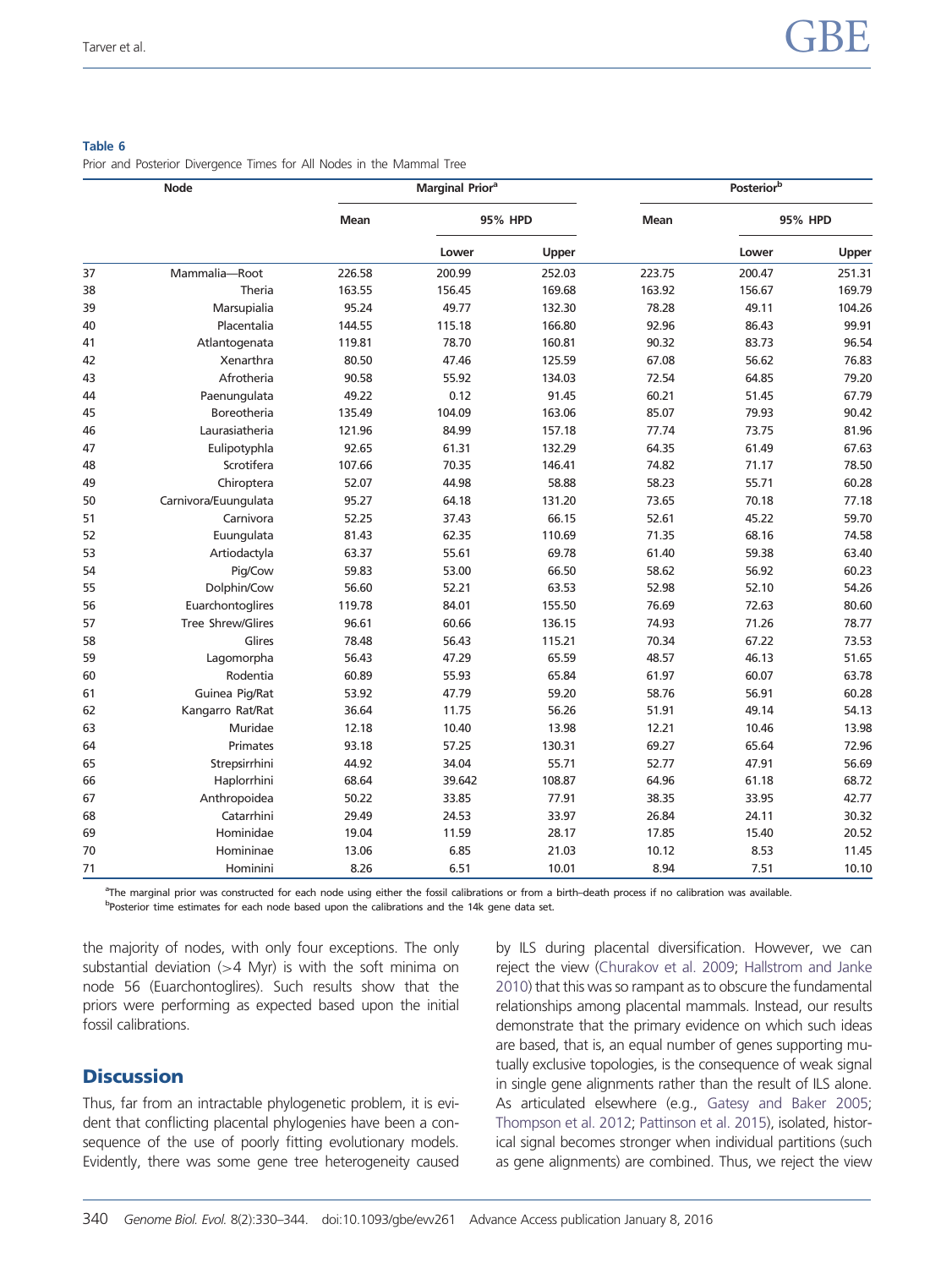that the root of the placental mammal tree is an unresolvable polytomy, concluding instead that it is correctly resolved as a fundamental divergence between Atlantogenata and Boreoeutheria.

We do not doubt that evidence of ILS reflects the fact that the initial diversification of placentals was rapid as is observed in our molecular clock analysis, the results of which are comparable to those reported elsewhere ([dos Reis et al. 2012,](#page-14-0) [2014;](#page-14-0) [Meredith et al. 2011](#page-15-0)). Although the discovery of several recent fossils has led to the calibrations being revised substantially with the minimum ages for the root (Mammalia) and Theria being pushed back 38.2 and 32.3 Myr, respectively, whereas the maxima age for Placentalia was pushed back by 33.1 Myr. Yet, such revisions had only minor changes in the estimated mean age of diversification for Placentalia (+3.1 Myr), Atlantogenata (+2.5 Myr), and Boreoeutheria (+2.6 Myr), however, larger changes were observed for the Mammalia (+38.9 Myr), and Theria (-11.5 Myr) in comparison to the results of [dos Reis et al. \(2012\)](#page-14-0). These dates support dispersal, rather than vicariance, as the underlying mechanism in placental mammal biogeography as they postdate not only the fragmentation of Pangaea, but also the later splitting of Gondwana due to the opening of the Atlantic Ocean [\(Seton](#page-15-0) [et al. 2012\)](#page-15-0).

Previous studies [\(Hedges and Maxson 1996](#page-14-0); [Wildman et al.](#page-15-0) [2007;](#page-15-0) [Nishihara et al. 2009](#page-15-0)) have suggested a clear pattern of biogeographic diversification for placentals into four principle lineages (Afrotheria, Xenarthra, Laurasiatheria, and Euarchontoglires) caused by drift-vicariance, which followed the continental breakup of Pangaea into the northern continent of Laurasia (Laurasiatheria + Euarchontoglires) and a Southern Gondwanan continent (Afrotheria and Xenarthra) in the Jurassic (201.3–145 Ma). This was followed by the later breakup of Gondwana into South America (Xenarthra) and Africa (Afrotheria) due to the opening of the Atlantic during the Cretaceous approximately 110 Ma [\(Smith et al.](#page-15-0) [1994;](#page-15-0) [Hay et al. 1999;](#page-14-0) [Milani and Thomaz Filho 2000](#page-15-0)). Recent analyses of global plate tectonics suggests these dates for the complete breakup of Gondwana into S. America and Africa are too old and that this separation was fully complete by 100 [Ma \(Torsvik et al. 2009](#page-15-0); [Seton](#page-15-0) [et al. 2012](#page-15-0)). However, these dates not only predate our mean divergence time for the divergence of Afrotheria from Xenarthra by approximately 10 Myr, but they also lie outside of the 95% HPD (83.73–96.54 Ma), suggesting dispersal by a group of stem Xenarthrans across the Atlantic. While dispersal across the proto Atlantic Ocean may seem unpalatable, the scale of the Atlantic ocean barrier in the Late Cretaceous ([fig.](#page-11-0) [4\)](#page-11-0) was far less significant than that between Africa and Madagascar which has, nevertheless, witnessed multiple post-Mesozoic dispersal events of placentals, including tenrecs, rodents, primates, and carnivores [\(Yoder and Nowak](#page-16-0) [2006\)](#page-16-0). Oceanic dispersal of rodents and primates across the South Atlantic during the Eocene (when the overwater

distance between Africa and S. America was wider compared with the Cretaceous) is also uncontroversial [\(Bond et al. 2015\)](#page-14-0).

With the resolution of the evolutionary relationships among Afrotheria, Boreoutheria and Xenarthra, attention must now turn to resolving the problematic relationships within Laurasiatheria and to understanding of the role of dispersal in effecting placental diversification. The results of both our RAxML and ASTRAL analyses as well as the reanalyses of [Hallstrom and Janke \(2010\)](#page-14-0) and [O'Leary et al. \(2013\)](#page-15-0) place the tree shrew as sister taxa to Glires, and the horse in an Euungulata clade, and suggests that classical groupings such as Euarchonta and Ferungulata are not supported. Although such results have been presented before ([Meredith et al. 2011](#page-15-0)) this is an area of significant conflict between previously published studies [\(Kriegs et al. 2006](#page-14-0); [Murphy et al. 2007;](#page-15-0) [Nishihara et al. 2009](#page-15-0); [Hallstrom and](#page-14-0) [Janke 2010;](#page-14-0) [Meredith et al. 2011;](#page-15-0) [McCormack et al.](#page-15-0) [2012](#page-15-0); [Nery et al. 2012](#page-15-0); [Song et al. 2012](#page-15-0); [Morgan et al.](#page-15-0) [2013](#page-15-0); [O'Leary et al. 2013](#page-15-0); [Romiguier et al. 2013\)](#page-15-0). It is these two rogue taxa (tree shrew and horse) which are the cause of alternate tree topologies, and it is no surprise that the same two taxa were the ones that needed to be removed from our phylobayes analysis as they prevented the runs from converging. In future increased taxonomic sampling of additional perissodactyl lineages, that is, Equidae (donkeys, and zebras), Rhinocerotidae (rhinos), and Tapiridae (tapirs) as well as Scandentia lineages, that is, Anathana (Madras treeshrew), Dendrogale (Bornean smooth-tailed treeshrew), and Ptilocercus (Pen-tailed treeshrew), will lead to increased confidence in the phylogenetic placement of these lineages. While a better understanding for the role of dispersal through not only the late Mesozoic but also the Paleogene (or early Cenozoic) can be achieved through a more precise understanding of the geography including sea-level changes, and not merely the tectonics and biogeography through this interval. In addition the inclusion of fossils within analyses of their living relatives needs to become more widespread, allowing not only greater precision in divergence time estimation through the use of tip dating in molecular clock analyses ([Ronquist et al. 2012\)](#page-15-0), but also to better understand the pattern of character acquisition [\(Patterson 1981\)](#page-15-0), and changes in diversity, either to identify diversification rate shifts [\(Tarver and Donoghue](#page-15-0) [2011](#page-15-0); [Wagner and Estabrook 2014](#page-15-0)) or broader patterns of biological diversity [\(Wagner 2000;](#page-15-0) [Tarver et al. 2011;](#page-15-0) [Losos](#page-14-0) [et al. 2013\)](#page-14-0).

The results of our study suggest that other seemingly intractable phylogenetic debates, such as the position of ctenophores, chaetognaths, Acoelomorpha, and the relationships among lophotrochozoans ([Dunn et al. 2014\)](#page-14-0), may be solvable by combining genome-scale data sets with realistic models of molecular evolution and rigorous coalescent-based species tree estimation methods.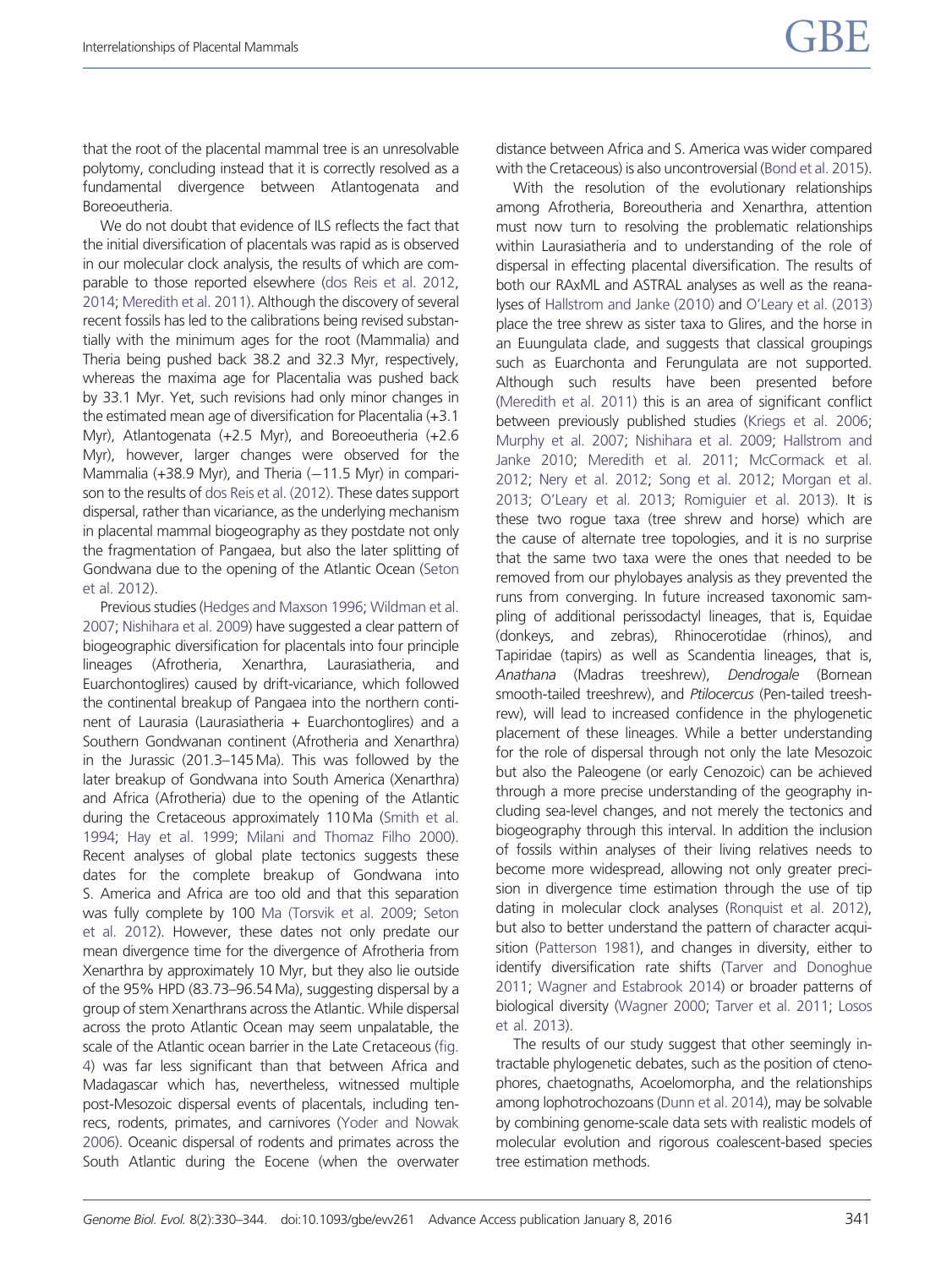# <span id="page-14-0"></span>Supplementary Material

[Supplementary figures S1–S8](http://gbe.oxfordjournals.org/lookup/suppl/doi:10.1093/gbe/evv261/-/DC1) are available at Genome Biology and Evolution online [\(http://www.gbe.oxfordjournals.org/](http://www.gbe.oxfordjournals.org/)).

# Acknowledgments

This work was supported by Irish Research Council EMPOWER Postdoctoral Fellowship (J.E.T., D.P.); Marie Curie actions of EU FP7 Fellowship (J.E.T., P.C.J.D.); BBSRC Standard Grant BB/ J009709/1 (M.R., P.C.J.D.); Irish Research Council Postgraduate Scholarship GOIPG/2014/306 (R.J.M.); NERC studentship NE/L501554/1 (J.E.O'R.); Royal Society Wolfson Merit Award (P.C.J.D.); Leverhulme Trust Research Fellowship (P.C.J.D.); U.S. National Institutes of Health grants GM104318 and GM103423 (B.L.K.); the National Aeronautic and Space Agency (K.J.P); the U.S. National Science Foundation 1461364 (T.W.); and the Howard Hughes Medical Institute Graduate Fellowship (S.M.).

# Note Added in Proof

Whilst this paper was in review following revision, Luo et al. (2015) published a phylogeny which placed haramiyids as stem mammals. In the molecular clock study here haramiyids were considered crown mammals and were tentatively used as a calibration point on the root (node 37). We therefore reran the molecular clock analysis using the much younger Mammalian calibration found in Benton et al. (2015) which places a soft minima at 164.9 Ma and a soft maxima at 201.5 Ma. As expected the root age of Mammalia changes by 40 Myr to become younger, whilst the age of Theria changes by 550,000 years, Marsupialia by 140,000 years and all other nodes by less than 100,000 years. The results of this reanalysis had no material effect on the conclusions of this study.

# Literature Cited

- Asher RJ. 2007. A web-database of mammalian morphology and a reanalysis of placental phylogeny. BMC Evol Biol. 7:108.
- Bayzid S, Mirarab S, Boussau B, Warnow T. 2015. Weighted Statistical Binning: enabling statistically consistent genome-scale phylogenetic analyses. PLoS One 10:e0129183.
- Benton MJ, et al. 2015. Constraints on the timescale of animal evolutionary history. Palaeontol Electron. 18:1–106.
- Bi S, Wang Y, Guan J, Sheng X, Meng J. 2014. Three new Jurassic euharamiyidan species reinforce early divergence of mammals. Nature 514:579–584.
- Bininda-Emonds ORP, et al. 2007. The delayed rise of present-day mammals. Nature 446:507–512.
- Bond M, et al. 2015. Eocene primates of South America and the African origins of New World monkeys. Nature 520:538–541.
- Carter AM, Mess A. 2007. Evolution of the placenta in eutherian mammals. Placenta 28:259–262.
- Churakov G, et al. 2009. Mosaic retroposon insertion patterns in placental mammals. Genome Res. 19:868–875.
- Degnan JH, Rosenberg NA. 2009. Gene tree discordance, phylogenetic inference and the multispecies coalescent. Trends Ecol Evol. 24:332–340.
- dos Reis M, Donoghue PCJ, Yang Z. 2014. Neither phylogenomic nor palaeontological data support a Palaeogene origin of placental mammals. Biol Lett. 10:20131003.
- dos Reis M, et al. 2012. Phylogenomic datasets provide both precision and accuracy in estimating the timescale of placental mammal phylogeny. Proc Biol Sci. 279:3491–3500.
- dos Reis M, Yang Z. 2011. Approximate likelihood calculation on a phylogeny for Bayesian estimation of divergence times. Mol Biol Evol. 28:2161–2172.
- Dunn CW, Giribet G, Edgecombe GD, Hejnol A. 2014. Animal phylogeny and its evolutionary implications. Ann Rev Ecol Evol Syst. 45:371–395.
- Field DJ, et al. 2014. Toward consilience in reptile phylogeny: miRNAs support an archosaur, not lepidosaur, affinity for turtles. Evol Dev. 16:189–196.
- Gatesy J, Baker RH. 2005. Hidden likelihood support in genomic data: can forty-five wrongs make a right? Syst Biol 54:483–492.
- Gradstein FM, Ogg JG, Schmitz M, Ogg G. 2012. The geologic time scale 2012. Amsterdam: Elsevier.
- Guo C-Q, et al. 2012. Riccardiothallus devonicus gen. et sp. nov., the earliest simple thalloid liverwort from the Lower Devonian of Yunnan, China. Rev Palaeobot Palynol. 176–177:35–40.
- Hallstrom BM, Janke A. 2010. Mammalian evolution may not be strictly bifurcating. Mol Biol Evol. 27:2804–2816.
- Hasegawa M, Kishino H, Yano T-A. 1985. Dating of the human-ape splitting by a molecular clock of mitochondrial DNA. J Mol Evol. 22:160–174.
- Hay WW, et al. 1999. Alternative global Cretaceous paleogeography. In: Barrera E, Johnson C, editors. Evolution of the Cretaceous ocean/climate system. Boulder (CO): The Geological Society of America. p. 1–48.
- Hedges SB, Maxson LR. 1996. Molecules and morphology in amniote phylogeny. Mol Phylogenet Evol. 6:312–314.
- Jenkins FA, Gatesy SM, Shubin NH, Amaral WW. 1997. Haramiyids and Triassic mammalian evolution. Nature 385:715–718.
- Kenny NJ, et al. 2015. The phylogenetic utility and functional constraint of microRNA flanking sequences. Proc Biol Sci. 282:20142983
- Krause DW, et al. 2014. First cranial remains of a gondwanatherian mammal reveal remarkable mosaicism. Nature 515:512–517.
- Kriegs JO, et al. 2006. Retroposed elements as archives for the evolutionary history of placental mammals. PLoS Biol. 4:537–544.
- Lartillot N, Brinkmann H, Philippe H. 2007. Suppression of long-branch attraction artefacts in the animal phylogeny using a site-heterogeneous model. BMC Evol Biol. 7:S4.
- Lartillot N, Philippe H. 2004. A Bayesian mixture model for across-site heterogeneities in the amino-acid replacement process. Mol Biol Evol. 21:1095–1109.
- Lartillot N, Rodrigue N, Stubbs D, Richer J. 2013. PhyloBayes MPI. Phylogenetic reconstruction with infinite mixtures of profiles in a parallel environment. Syst Biol. 62:611–615.
- Losos JB, et al. 2013. Evolutionary biology for the 21st century. PLoS Biol. 11:e1001466.
- Luo ZX, Crompton AW, Sun AL. 2001. A new mammaliaform from the early Jurassic and evolution of mammalian characteristics. Science 292:1535–1540.
- Luo ZX, Gatesy SM, Jenkins FA, Amaral WW, Shubin NH 2015. Mandibular and dental characteristics of Late Triassic mammaliaform Haramiyavia and their ramifications for basal mammal evolution. Proc Natl Acad Sci USA. 112(51):E7101–E7109.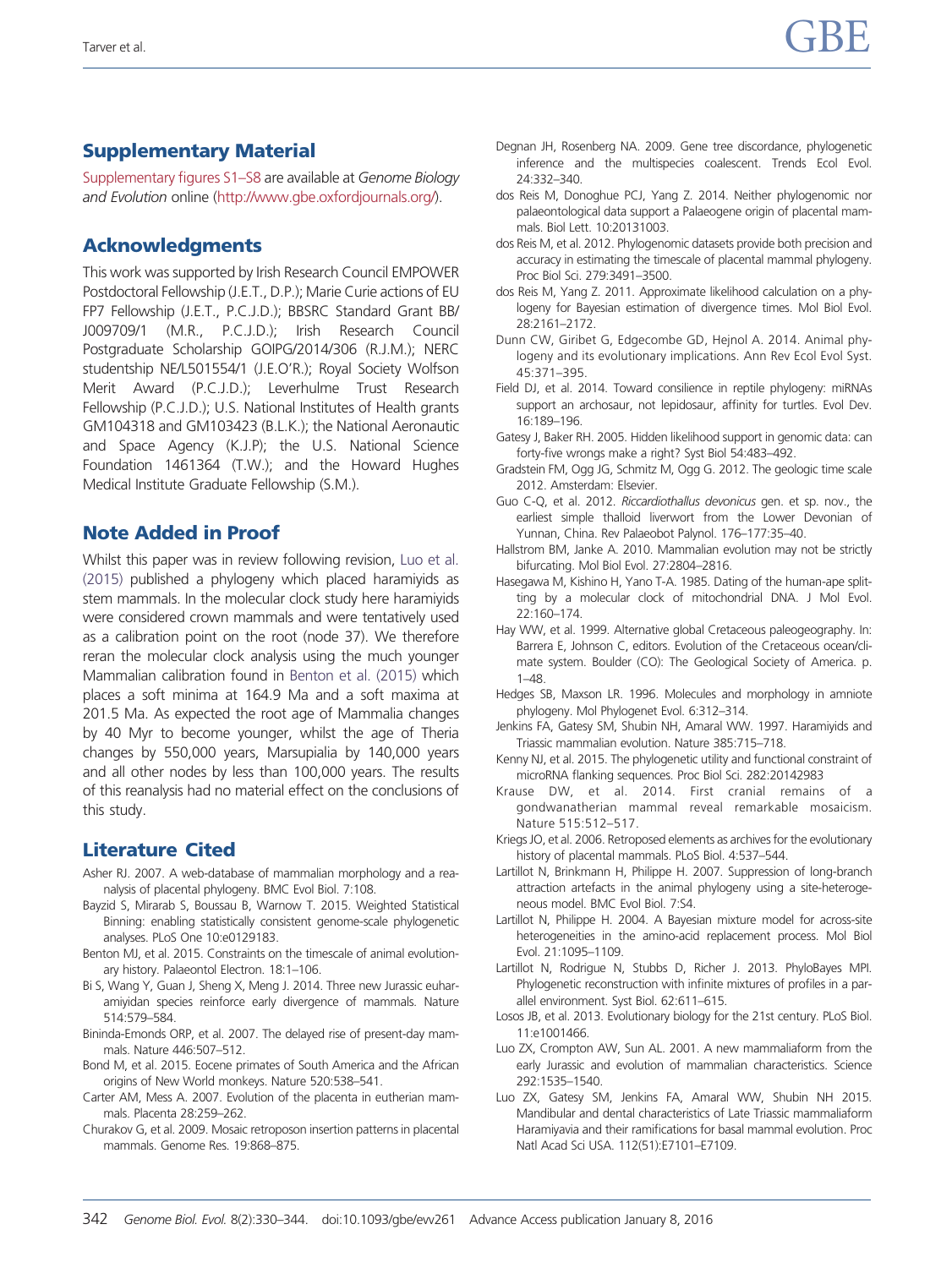- <span id="page-15-0"></span>Luo Z-X, Kielan-Jaworowska Z, Cifelli RL. 2002. In quest for a phylogeny of Mesozoic mammals. Acta Palaeontol Pol. 47:1–78.
- Lynch VJ, et al. 2015. Ancient transposable elements transformed the uterine regulatory landscape and transcriptome during the evolution of mammalian pregnancy. Cell Rep. 10:551–561.
- McCormack JE, et al. 2012. Ultraconserved elements are novel phylogenomic markers that resolve placental mammal phylogeny when combined with species-tree analysis. Genome Res. 22:746–754.
- Meng J, Wang Y, Li C. 2011. Transitional mammalian middle ear from a new Cretaceous Jehol eutriconodont. Nature 472:181–185.
- Meredith RW, et al. 2011. Impacts of the Cretaceous Terrestrial Revolution and KPg extinction on mammal diversification. Science 334:521–524.
- Mikkelsen TS, et al. 2007. Genome of the marsupial Monodelphis domestica reveals innovation in non-coding sequences. Nature 447:167–177.
- Milani EJ, Thomaz Filho A. 2000. In: Cordani UG, Milani EJ, Thomaz Filho A, Campos DA, editors. Tectonic evolution of South America. Rio de Janiero: International Geological Congress. p. 389–449.
- Mirarab S, Bayzid MS, Boussau B, Warnow T. 2014. Statistical binning enables an accurate coalescent-based estimation of the avian tree. Science 346:1250463.
- Mirarab S, Reaz R, et al. 2014. ASTRAL: genome-scale coalescent-based species tree estimation. Bioinformatics 30:i541-i548.
- Mirarab S, Warnow T. 2015. ASTRAL-II: coalescent-based species tree estimation with many hundreds of taxa and thousands of genes. Bioinformatics 31(12):i44-i52.
- Morgan CC, et al. 2013. Heterogeneous models place the root of the placental mammal phylogeny. Mol Biol Evol. 30:2145–2156.
- Murphy WJ, et al. 2001. Molecular phylogenetics and the origins of placental mammals. Nature 409:614–618.
- Murphy WJ, Pringle TH, Crider TA, Springer MS, Miller W. 2007. Using genomic data to unravel the root of the placental mammal phylogeny. Genome Res. 17:413–421.
- Nery MF, González DJ, Hoffmann FG, Opazo JC. 2012. Resolution of the laurasiatherian phylogeny: evidence from genomic data. Mol Phylogenet Evol. 64:685–689.
- Nishihara H, Maruyama S, Okada N. 2009. Retroposon analysis and recent geological data suggest near-simultaneous divergence of the three superorders of mammals. Proc Natl Acad Sci U S A. 106:5235–5240.
- Nishihara H, Okada N, Hasegawa M. 2007. Rooting the eutherian tree: the power and pitfalls of phylogenomics. Genome Biol. 8:R199.
- O'Leary MA, et al. 2013. The placental mammal ancestor and the Post-K-Pg radiation of placentals. Science 339:662–667.
- Parham JF, et al. 2012. Best practices for justifying fossil calibrations. Syst Biol. 61:346–359.
- Patterson C. 1981. Significance of fossils in determining evolutionary relationships. Ann Rev Ecol Syst. 12:195–223.
- Pattinson DJ, Thompson RS, Piotrowski AK, Asher RJ. 2015. Phylogeny, paleontology, and primates: do incomplete fossils bias the tree of life? Syst Biol 64:169–186.
- Phillips MJ 2015. Four mammal fossil calibrations: balancing competing palaeontological and molecular considerations. Palaeontol Electron. 18: 1–16.
- Prasad AB, Allard MW, Green ED, Nisc Comparat Sequencing P. 2008. Confirming the phylogeny of mammals by use of large comparative sequence data sets. Mol Biol Evol. 25:1795–1808.
- Rannala B, Yang Z. 2007. Inferring speciation times under an episodic molecular clock. Syst Biol. 56:453–466.
- Roch S, Steel M. 2015. Likelihood-based tree reconstruction on a concatenation of aligned sequence data sets can be statistically inconsistent. Theor Popul Biol. 100C:56–62.
- Romiguier J, Ranwez V, Delsuc F, Galtier N, Douzery EJP. 2013. Less is more in mammalian phylogenomics: AT-rich genes minimize tree

conflicts and unravel the root of placental mammals. Mol Biol Evol. 30:2134–2144.

- Ronquist F, et al. 2012. A total-evidence approach to dating with fossils, applied to the early radiation of the Hymenoptera. Syst Biol. 61:973–999.
- Seton M, et al. 2012. Global continental and ocean basin reconstructions since 200 Ma. Earth-Sci Rev. 113:212–270.
- Shimodaira H, Hasegawa M. 2001. CONSEL: for assessing the confidence of phylogenetic tree selection. Bioinformatics 17:1246–1247.
- Smith AG, Smith DG, Funnell BM. 1994. Atlas of Cenozoic and Mesozoic coastlines. Cambridge: Cambridge University Press.
- Song S, Liu L, Edwards SV, Wu S. 2012. Resolving conflict in eutherian mammal phylogeny using phylogenomics and the multispecies coalescent model. Proc Natl Acad Sci U S A. 109: 14942–14947.
- Springer MS, Murphy WJ, Eizirik E, Brien SJO. 2003. Placental mammal diversification and the Cretaceous-Tertiary boundary. Proc Natl Acad Sci U S A. 100:1056–1061.
- Stamatakis A. 2006. RAxML-VI-HPC: maximum likelihood-based phylogenetic analyses with thousands of taxa and mixed models. Bioinformatics 22:2688–2690.
- Stamatakis A, Hoover P, Rougemont J. 2008. A Rapid Bootstrap Algorithm for the RAxML Web Servers. Syst Biol. 57:758–771.
- Tarver JE, Donoghue PCJ. 2011. The trouble with topology: phylogenies without fossils provide a revisionist perspective of evolutionary history in topological analyses of diversity. Syst Biol. 60:700–712.
- Tarver JE, Donoghue PCJ, Benton MJ. 2011. Is evolutionary history repeatedly rewritten in light of new fossil discoveries? Proc R Soc B Biol Sci. 278:599–604.
- Tarver JE, et al. 2013. miRNAs: small genes with big potential in metazoan phylogenetics. Mol Biol Evol. 30:2369–2382.
- Teeling EC, Hedges SB. 2013. Making the impossible possible: rooting the tree of placental mammals. Mol Biol Evol. 30:1999–2000.
- Thompson RS, BÄRmann EV, Asher RJ. 2012. The interpretation of hidden support in combined data phylogenetics Die Interprätation von "hidden support" in phylogenetischen Analysen mit kombinierten Datensätzen. J Zool Syst Evol Res. 50:251–263.
- Thorne JL, Kishino H, Painter IS. 1998. Estimating the rate of evolution of the rate of molecular evolution. Mol Biol Evol. 15:1647–1657.
- Torsvik TH, Rousse S, Labails C, Smethurst MA. 2009. A new scheme for the opening of the South Atlantic Ocean and the dissection of an Aptian salt basin. Geophys J Int. 177:1315–1333.
- Wagner PJ. 2000. The quality of the fossil record and the accuracy of phylogenetic inferences about sampling and diversity. Syst Biol. 49:65–86.
- Wagner PJ, Estabrook GF. 2014. Trait-based diversification shifts reflect differential extinction among fossil taxa. Proc Natl Acad Sci U S A. 111:16419–16424.
- Warnock RC, Parham JF, Joyce WG, Lyson TR, Donoghue PC. 2015. Calibration uncertainty in molecular dating analyses: there is no substitute for the prior evaluation of time priors. Proc Biol Sci. 282:20141013.
- Wildman DE, et al. 2007. Genomics, biogeography, and the diversification of placental mammals. Proc Natl Acad Sci U S A. 104:14395–14400.
- Wilson DE, Reeder DM. 2005. Mammal species of the world: a taxonomic and geographic reference. Baltimore: John Hopkins University Press.
- Yang Z. 2007. PAML 4: phylogenetic analysis by maximum likelihood. Mol Biol Evol. 24:1586–1591.
- Yang ZH. 1994. Maximum-likelihood phylogenetic estimation from DNAsequences with variable rates over sites—approximate methods. J Mol Evol. 39:306–314.